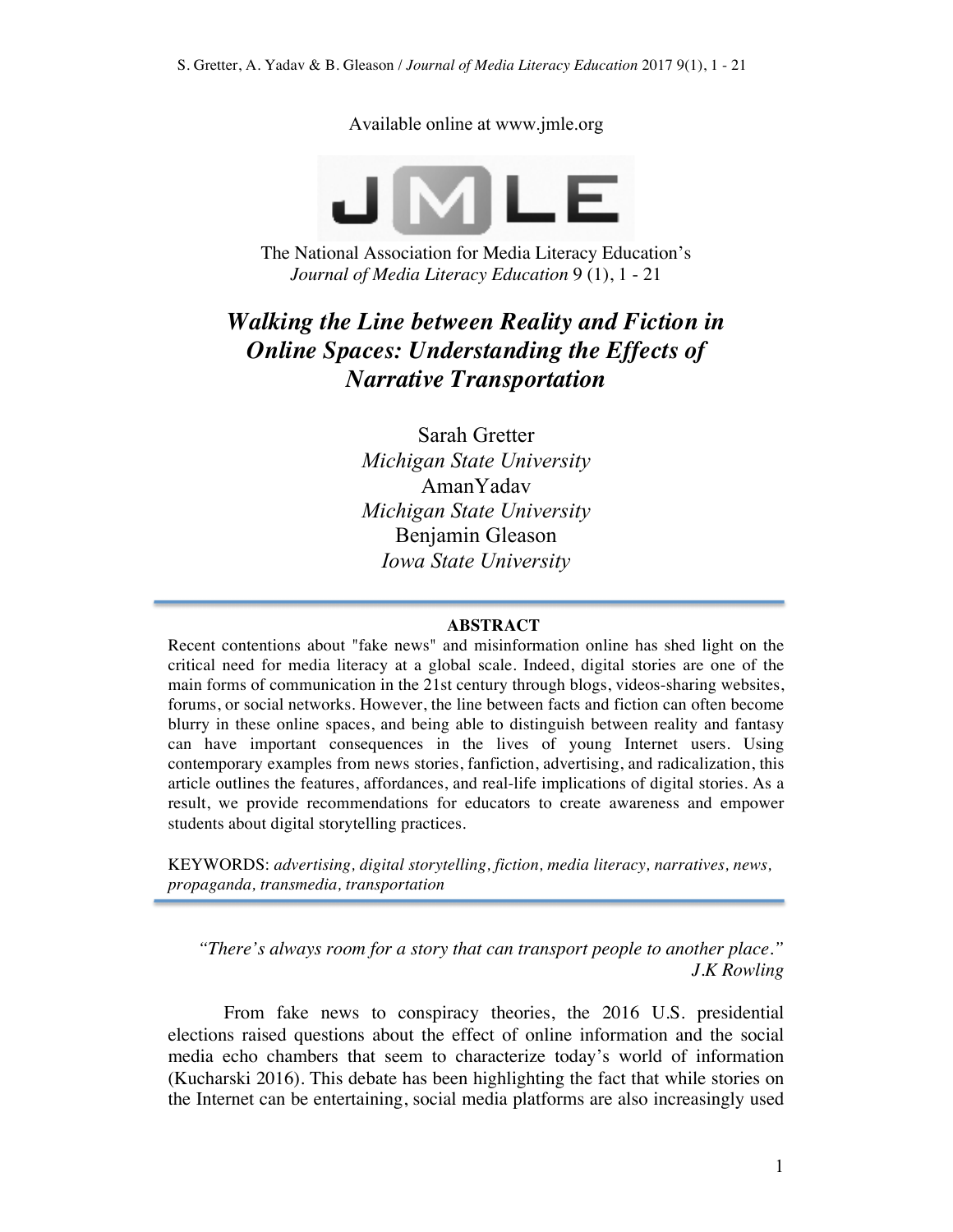for misinformation or propaganda such as targeted advertising (Tuten 2008) or even radicalization (Bloom 2013). It has also emphasized that more than ever, it is essential for educators to equip children and young adults with intellectual tools to detect when the misrepresentation of reality—intentional or not—in digital stories can have consequences in real life (Wilson et al. 2013). Researchers recently showed that out of 7,804 student responses, more than 80% of middle school students believed that web ads were real news stories, and more than 80% of high school students had a hard time distinguishing between real and fake photos concluding that, "overall, young people's ability to reason about the information on the Internet can be summed up in one word: bleak" (Stanford History Education Group 2016, 4). Indeed, not being able to distinguish between reality and fiction online can have dramatic real-life consequences. In the spring of 2014, for example, two 12-year-old girls attempted to impress Slenderman (a fictional character that often appears in online horror stories and as a popular Internet meme) by bringing a friend into a wooded area after a sleepover and stabbing her 19 times (Hanna and Ford 2014). One of the suspected girls told authorities that Slenderman was the leader of a website that they often visited, and that in order to earn his respect, his followers had to kill somebody (Hanna and Ford 2014).

Similar to today's concerns about fake news, the Slenderman case prompted journalists and researchers alike to discuss issues related to the real-life impact of the stories that young Internet users are exposed to in online spaces. Included in these concerns were reflections about how the Internet was an opensource for fiction (Chess and Newsom 2014); how children distinguished between reality and fiction online (Wallace 2014); and how new media technologies provided novel grounds for the distortion of reality (Edwards 2015).

We argue here that an essential step to teaching students to critically assess online content is to first understand how the human mind distinguishes between reality and fiction when being transported in online storytelling spaces. More specifically, we ask: How do digital stories impact youth's reality? This article advances a step in this direction by looking at online stories through the lens of narrative transportation theory. As such, it addresses (i) what makes stories a powerful tool to convey ideas, (ii) how digital storytelling differs from traditional storytelling, and (iii) what educators can do to help students critically assess stories in online spaces. First, we outline the distinguishing features of digital and traditional storytelling and introduce key concepts related to this deeprooted tradition. Next, we provide an overview of the real-world impact of stories on individuals and present insights from research on narrative transportation theory. Third, we outline how the affordances of the Internet contribute to blurring the lines between reality and fantasy in digital storytelling. And finally, we discuss relevant pedagogical implications and recommendations for educators striving to help students gain the critical skills they need to navigate storytelling in today's digital spaces.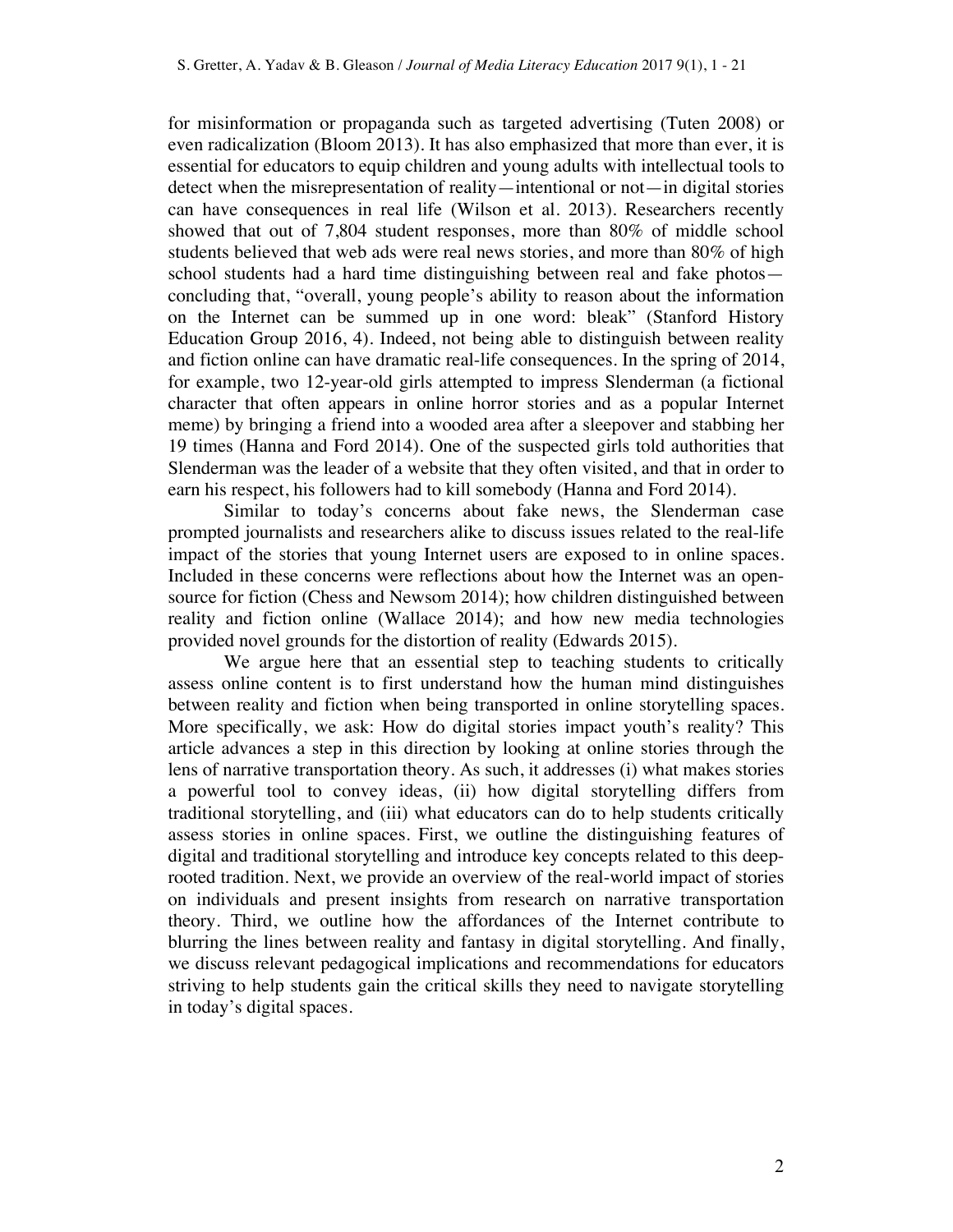#### **21st Century Storytelling**

Advances in technology have made it easier to access the vicarious knowledge that we covet about the world (Greenfield 2015; Harris and Sanborn 2013). Storytelling in the  $21<sup>st</sup>$  century evolved as people found new ways to record, share, and consume stories: games, personal experiences, or news, are just few of the examples (Lundby 2008). Today, modern technology has merged the visual with the auditory and the textual, while giving everyone the agency to become their own storyteller and make use of their digital environment for personal purposes (Greenfield 2015). In our technology-saturated lives (Lenhart et al. 2015), the exchange of stories often occurs through popular culture or on websites that offer informal and interactive spaces (Gee 2015; Gleason 2015). This is exemplified by today's youth, who actively participate in digital storytelling on various social media platforms (e.g., blogs, forums, social networks, etc.) on a daily basis (Lenhart et al. 2015). Recent statistics show that more than 94% of tweens and teens use digital media on a daily basis, including watching online videos, reading, gaming, and interacting on social media; while 34% of tweens and 28% of teens write stories, articles or blogs themselves (Rideout 2015).

Although digital stories foster community building through narratives, not being able to distinguish between facts and fantasy in online stories can lead to persuasion. And while this persuasion is not always intentional, propaganda can happen when information, entertainment, and persuasion are intentionally merged to change individuals' behaviors or actions (Hobbs and McGee 2014). As such, the Internet is one the most efficient medium for propaganda activities (Jowett and O'Donnell 2014) where anyone can manipulate the innocence, the absence of knowledge, or the emotional state of the youth in order to suspend their disbelief and incite them to overlook the limitations of a narrative (Coleridge 1984). Figuring out whether information is manipulated to persuade us or not can be a daunting task, and in online spaces filled with stories, young users are particularly at risk. They are at a crucial stage in their growth where biology, cognition, and socio-emotional components of development interact (Reynolds 2012), and they can often turn to social networks for emotional support (Best, Manktelow and Taylor 2014). The paradox of these online youth is that, while they are vulnerable, they are also risk-takers, and are ready to take chances such as connecting with unknown individuals or sharing personal information publicly (White, Gummerum and Hanoch 2015).

Indeed, when children and teens are less satisfied with their "real" life, they tend to view Internet platforms as communicative environments that they value more than their offline life, which can lead to risks related to anonymous communication (Livingstone and Helsper 2007). Green, Chatham and Sestir (2012) reminded us that psychological immersion into someone else's story—also called "narrative transportation"—entails emotionality and attentional focus. Two of their studies suggested that when readers' pre-reading emotional states matched the emotional tone of a narrative, transportation into that narrative was increased. In another study, Green et al. (2004) suggested that individuals could often develop a sense of connection with the people that they encountered in these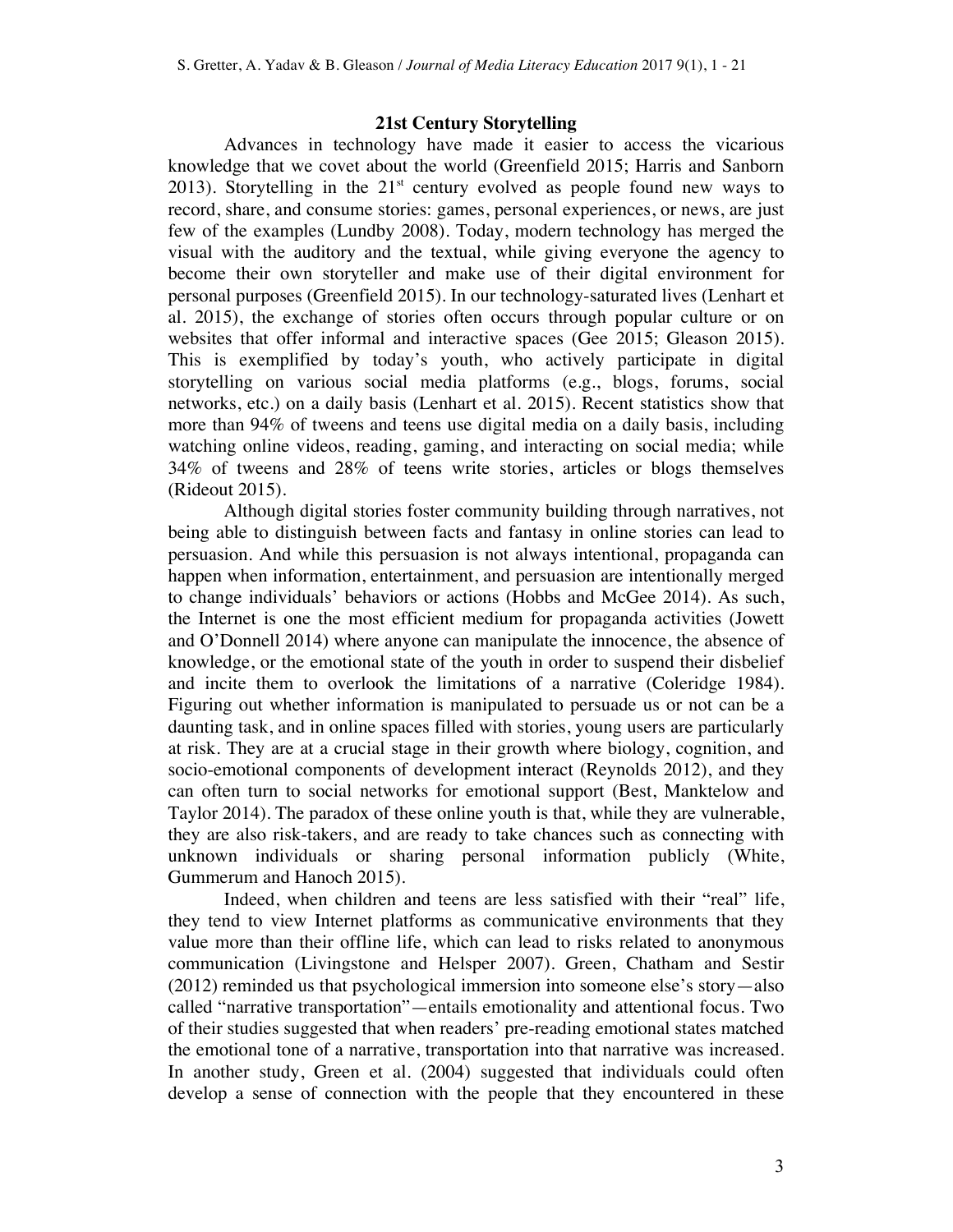narrative worlds, which reinforced their belonging to a specific community. This connection, a result of their immersion in a specific story world, is a "process that consists of increasing loss of self-awareness and its temporary replacement with heightened emotional and cognitive connections" with a person or a cause (Cohen 2001, 251). Of course, being transported into a story world is not new. We've experienced it reading novels and comic books, watching our favorite show, and listening to the radio. What is new is youth's constant and involuntary exposure to unfiltered stories in online spaces. The brief history of storytelling provided below underlines the features that make digital storytelling such a unique vehicle for feeling transported into persuasive narrative worlds.

#### **Stories are Everywhere: A Brief History of Digital Storytelling**

From cave paintings to today's social networking sites, human beings have enjoyed sharing their experiences of the world and of their social interactions through narrative forms such as anecdotes, songs, or tales (Gottschal and Wilson 2005). Stories shape our lives: they respond to our need for coherence in the face of perplexing aspects of life experiences (Ochs and Capps 2009), they help us make sense of ourselves and others (Gretter 2015), they convey knowledge we might not have access to otherwise (Gottschall and Wilson 2005), and they enable play, imagination, morality, and other cognitive capacities that define us through the lifespan (Boyd 2009). Through stories, we share fragments of life and communicate with others for multiple purposes such as imparting knowledge, leaving a personal legacy, or simply for entertainment (Zipes 2013). In fact, we naturally think in narrative ways, which sometimes makes it difficult to realize how central stories are to our human experience (Turner 1998).

Stories are considered to be an evolutionary adaptation, so much so that Bruner (1991) argued that "narrative comprehension is among the earliest powers of mind to appear in the young child and among the most widely used forms of organizing human experience" (9). The rich and diverse experiences embedded in narratives are integral to how we learn about our environment and how we come to understand, process, and memorize information (Applebee 1978; Bruner 1991). Stories also allow the transmission of emotions, which are essential in building a sense of belonging with others by giving meaning and personal importance to narrative content (Damasio 1994; Oatley 2002). In the real world, emotions have been shaping our growth since childhood, either through direct experiences or through vicarious ones, such as those mediated by stories (Bartsch and Wellman 1995; Bruner and Olson 1974; Applebee 1978). And while emotions help us understand the world around us and shape how we organize and communicate our own life experiences (Opdahl 2002; Oatley 1992), storytelling enables us to notice, understand, categorize, explain, and manage the emotions generated from our worldly experiences (Kurakin 2010). In other words, we, as human beings, learn through and with stories early in our lives, and we constantly build ourselves through the various narratives that are present around us. And interestingly, our vicarious experiences of the world can be mediated through stories of all kinds, whether they are real or fictional (Coles 1998; Heath 2004; Miller and Moore 1989; Moje 2000).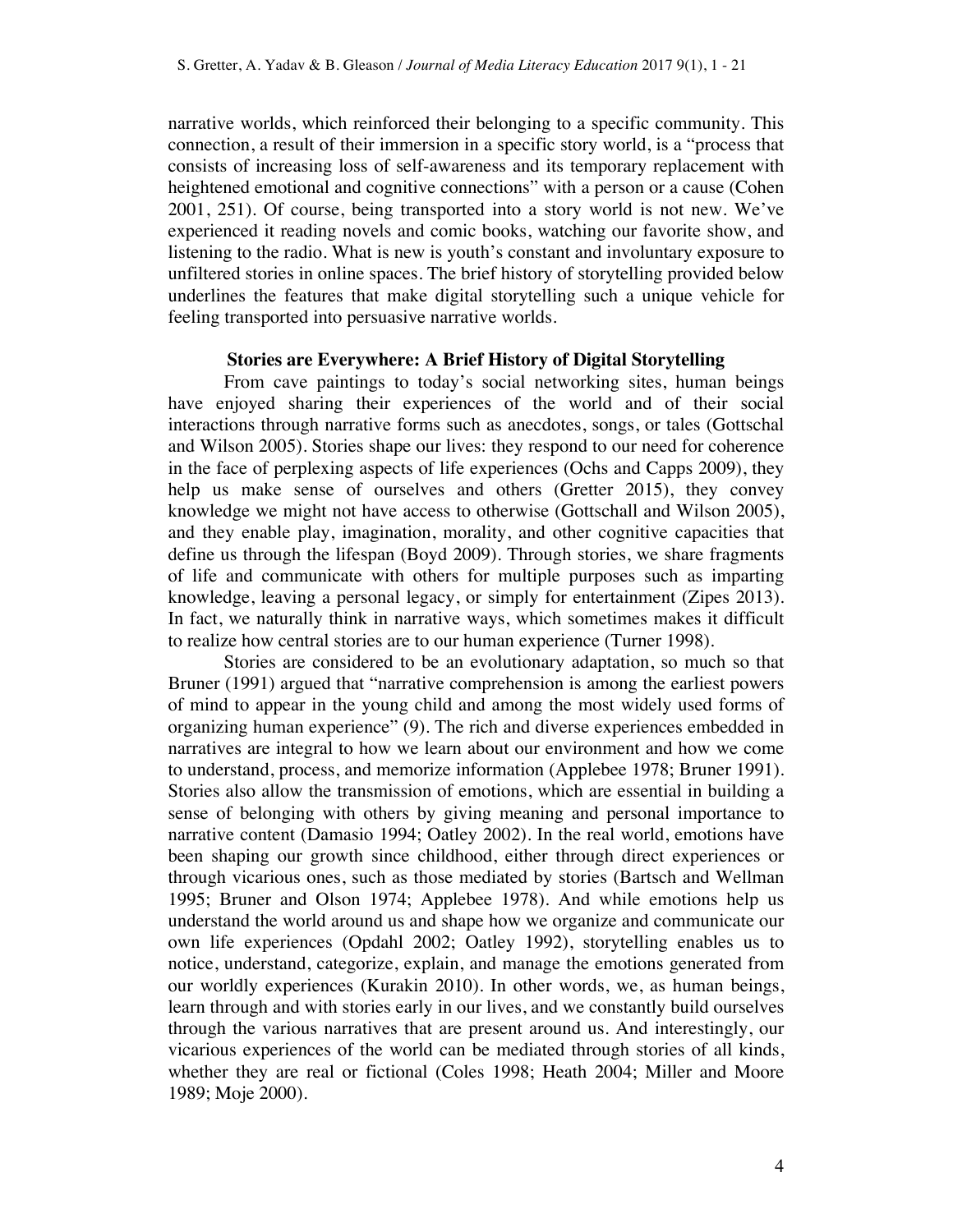#### **Fiction and Facts in Stories**

It is important to recognize that, even if imaginary, fiction plays an essential role in the cognitive and affective processes that influence the way we learn (Applebee 1978). For instance, prior research has already established the strong link between reading bedtime stories to children and the development of literacy skills (Heath 2004), between fiction and empathy (Bal and Veltkamp 2013; Jarvis 2012), between learning from fiction and memory (Marsh et al. 2003), as well as between reading fiction and personal growth in adults (Lawrence and Cranton 2015). Boyd (2009) argued that while factual stories are a way to share relevant information with others, fictional narratives help us understand life experiences and human behaviors. In fact, in a study where participants were asked to label images of human interaction as either real or fictional, Mendelson and Papacharissi (2007) found that participants thought more deeply about images when they thought they were fictional.

Both factual and fictional information share similar goals: communicating knowledge, connecting people, making people laugh, or even antagonizing others. However, while factual stories accomplish these goals using true events or information, fictional stories do so without advancing claims of truthfulness. As a result, overlooking this distinction can have consequences for individuals who accept fiction as facts (Schaeffer 2012). For instance, although the Slenderman case was an extreme example of digital storytelling gone awry, it illustrates the pervasiveness of fictional stories in our daily lives and their influence in shaping our beliefs, perceptions, and attitudes as we learn about the world that surrounds us (Green et al. 2004; Schaeffer 2012). And while no conclusions should be drawn between the effect of fiction and the Slenderman case, it helps us understand the nature of digital communications in online spaces, and how exposure to stories can sometimes create distorted views or misconceptions about reality (Bandura 1994; Potter 2004). These distortions can have consequences in real life, and research shows that whether they come from factual or fictional sources does not seem to matter, as long as the story transports you in its world.

#### **A Powerful Story is One that Transports You**

Regardless of its trustworthiness, what makes a powerful story is its power to transport us in its narrative world. In their description of transportation theory, Green and Brock (2000) proposed that the enjoyment of stories relies more on immersion in a narrative world than on the type of media itself (e.g., television, books, etc.). Through a series of experiments, they demonstrated that the more participants were transported in a story, the more they believed its content to be true. The authors argued that it was the idea of transportation, or "the emotional reactions, mental imagery, and loss of access to real-world information," that made a story persuasive (Green and Brock 2000, 703).

Transportation into a narrative world is an experience that involves cognitive, affective, and imagery involvement in said narrative (Green and Brock 2000). Narrative transportation provides us enjoyment, allows us to escape, to self-transform, and to develop empathy and connection with characters, but can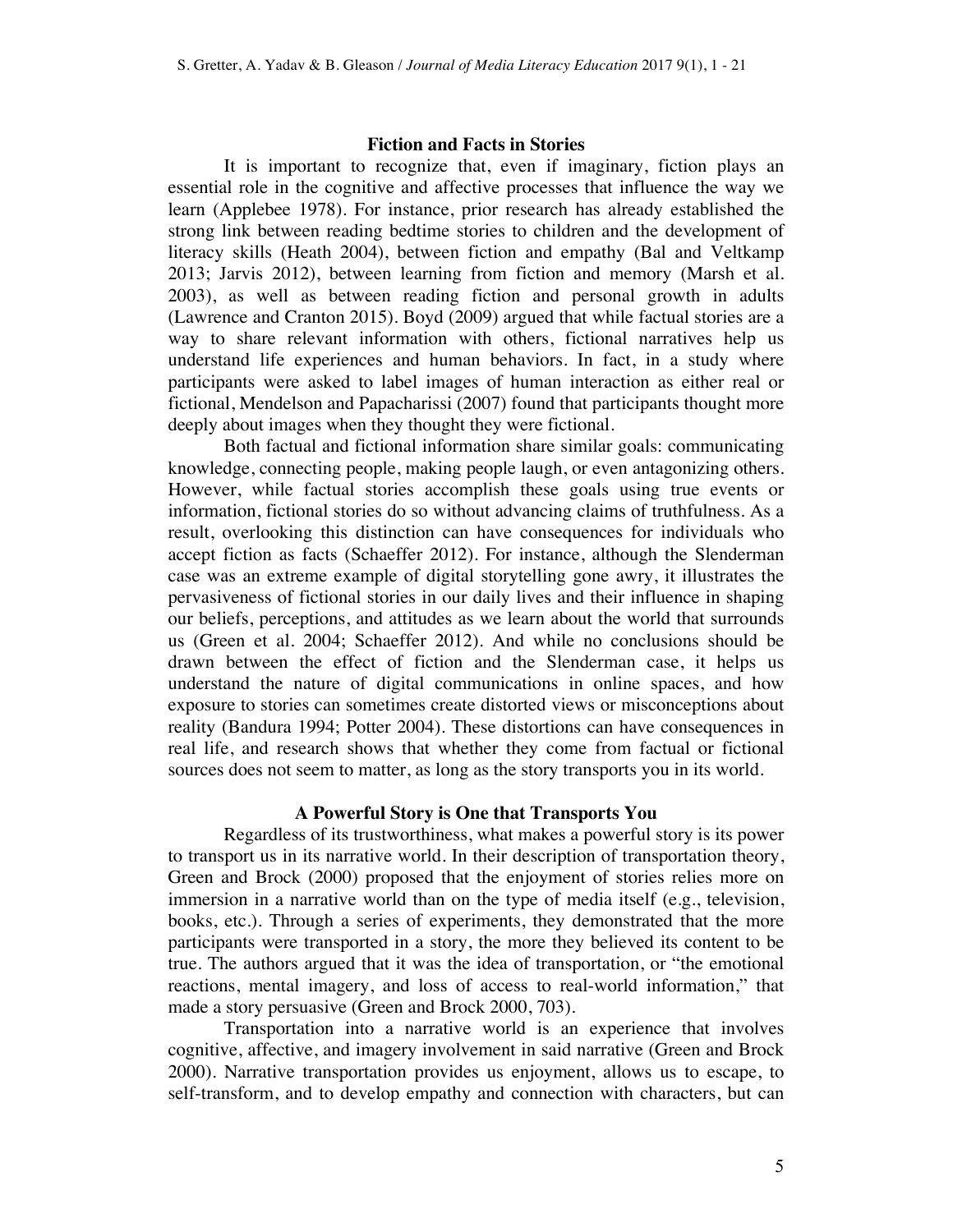also lead to influential persuasion (Green, Brock and Kaufman 2004). This can be explained through the strong affective responses and low levels of critical thinking involved in transportation, which can affect real-world attitudes (Dill 2009, 2013; Escalas 2004; Green and Brock 2000; Green, Strange and Brock 2003; Mazzocco, Green, Sasota and Jones 2010).

Previous research has showed that fictional narrative transportation can significantly influence real-life beliefs (Appel and Richter 2007; Green and Brock 2000; Prentice, Gerrig and Bailis 1997; Strange and Leung 1999; Wheeler, Green, and Brock 1999) and that often, individuals are unable to recognize if the sources of influence for their attitudes came from actual events or fictional ones (Hasher, Goldstein, and Toppin 1977; Johnson, Hashtroudi, and Lindsay 1993; Wyer and Adaval 2004). Gerrig (1993) stated that when we experience fictional stories, we presume the information to be true until we find reasons to disbelieve it. For instance, we do not discredit Harry Potter's use of a magic wand—even though we know these do not exist in real life—because it makes sense within the context of the Harry Potter world. Similarly, teenagers reading stories about Slenderman might not question his existence because they have no proof of his non-existence. Yet, we integrate that knowledge in our mind without always questioning it. Gerrig (1993) precisely reminded us of the power of fiction on real-world actions: although we know that movies are fictional, watching *Jaws* before going to the beach can certainly impact our behavior while going for a swim in the ocean. As a result, journeys to narrative worlds can sometimes leave individuals changed—or unable to compartmentalize fictional narrative experiences from reality.

#### **Narrative Transportation with Multimedia**

How does narrative transportation function in an age where stories are widely shared online? Gibson (1979) explained that human beings make use of the affordances a specific environment offers them. That is, the interaction between the environment and human beings affords them the opportunity to perform a set of desired actions. In our present case, the affordances of the Internet and digital technologies provide a multimedia dimension to narratives that allow individuals to share their stories through text, images, video, or audio (Hoffmann 2010; Rossiter and Garcia 2010). These affordances are attracting an increasing number of young users who, through their access to technology, have become avid consumers of digital stories in all their forms. With new technologies, narratives can spread across multiple media platforms (i.e., social media, forums, news sites, etc.), which help maintain transportation into said narratives (Ryan 2011). Jenkins (2007) called this phenomenon "transmedia storytelling," the phenomenon of popular stories generating a variety of crossmedia adaptations.

The Slenderman storyline perfectly illustrates this interaction between technology and narrative transportation (Boyer 2013). Slenderman, which was created in a 2009 Photoshop context, quickly became a popular meme that spread to YouTube videos, horror stories, and games (Trammel and Gilbert 2014). Peck (2015) explained how the multimodality of the character (i.e., oral, visual, textual) was essential to understanding how individuals started diffusing the Slenderman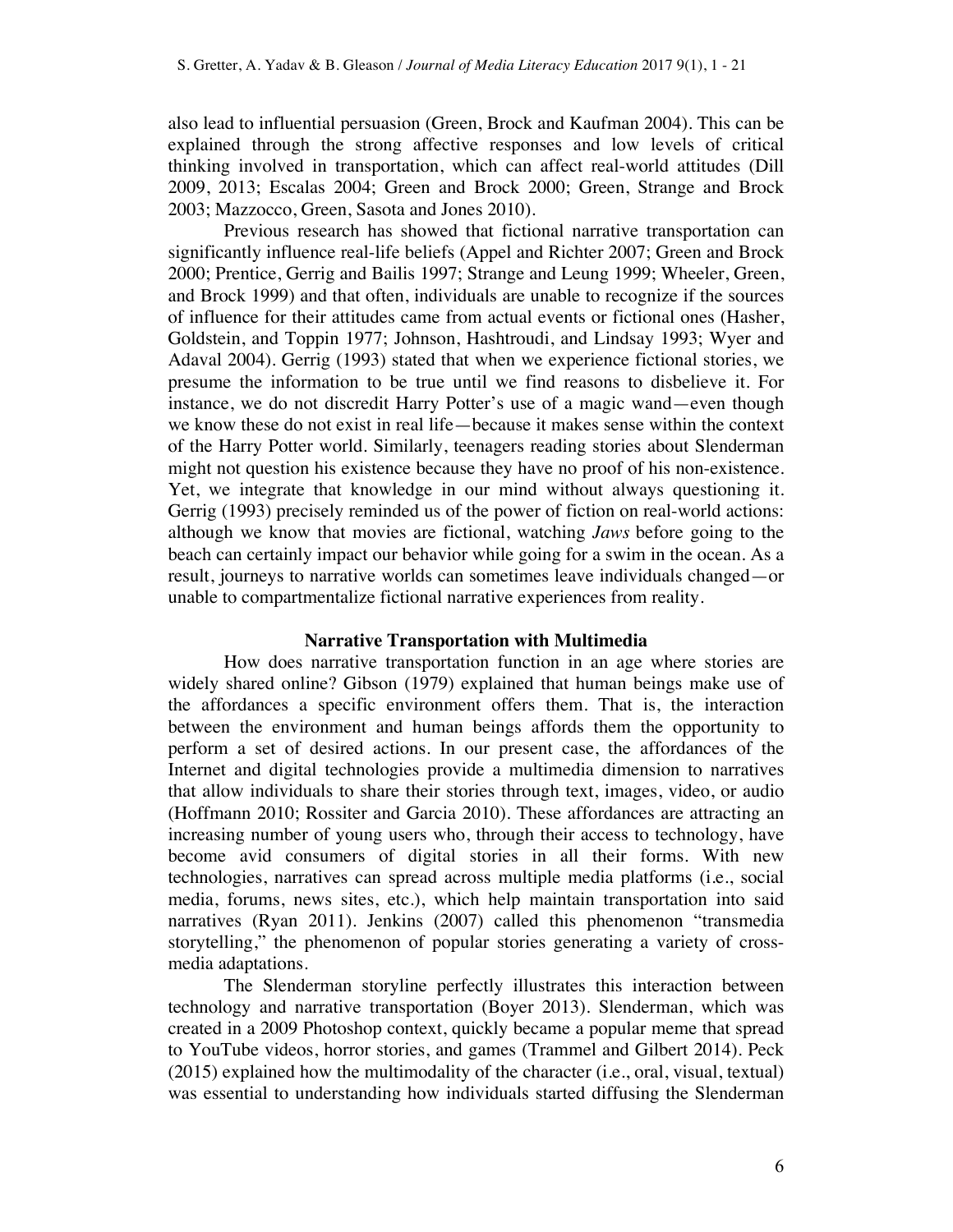legend as a digital performance that used online and digital resources to transmit the emotions associated with the character and its stories. These transmedia practices help immerse users in story worlds through their participation in responding to these narratives (Green, Brock and Kaufman 2004; Jenkins 2009). Jenkins (2007) proposed that "transmedia storytelling represents a process where integral elements of a fiction get dispersed systematically across multiple delivery channels for the purpose of creating a unified and coordinated entertainment experience. Ideally each medium makes its own unique contribution to the unfolding of the story" (1). In the following section, we explore how these digital stories can further blur the line between facts and fiction in online spaces.

#### **Untangling the Link between Narrative Transportation and Propaganda**

We used the Slenderman fanfiction example as a starting point to show how online storytelling spaces could have real-world implications. Gee (2011) labeled these informal communities driven by shared interests "affinity spaces" (69). One such example of these community is Reddit, a social news aggregation community where users vote to move content up or down to appear at the top of a category (Chess and Newton 2014; Gee 2011). The participatory phenomenon of fanfiction is another example, where writers and readers digitally gather and connect around storytelling activities. For instance, the two teenagers accused of stabbing their friend to impress the fictional character Slenderman were part of a fanfiction website called Creepypasta Wiki. The term was derived from a play on word from "copy and paste," and is a type of horror fiction that mimics the style of news or true crime stories (Hanna and Ford 2014). Passionate affinity spaces like the writers' community Creepypasta, among other social media or blogging websites, showcase users' deep passion for a common theme, endeavor, or even character that transports them to a narrative world—even if fictional (Gee 2011). These story worlds, with the help of technological tools, heighten narrative transportation and seduce youth who have increasing access and presence on the Internet.

In addition to fostering transportation through multimedia and youth participation, the Internet can sometimes blur the boundaries between reality and fiction, rendering the distinction between factual and fictional information more difficult (Fuchs 2007). This blurriness can facilitate propaganda—the process by which information, entertainment, and persuasion are blended to affect individuals' thoughts (Hobbs and McGee 2014). This is particularly troubling for the youth, who might lack critical knowledge about propaganda and thus overlook the limitations of a story (Jowett and O'Donnell 2014). For instance, the convergence of media through technology has facilitated this haze through the development of concepts such as "docudramas," "edutainment," and "infotainment," which have gained popularity over the years (Thussu 2008). Mohammed (2012) proposed that with the extensive diffusion of information facilitated by advances in communication technologies, people often struggle to tell the difference between facts and opinion, entertainment, and outright disinformation. As a result, online stories can be perceived as either fictional or factual; with the consequence that fictional content may be processed and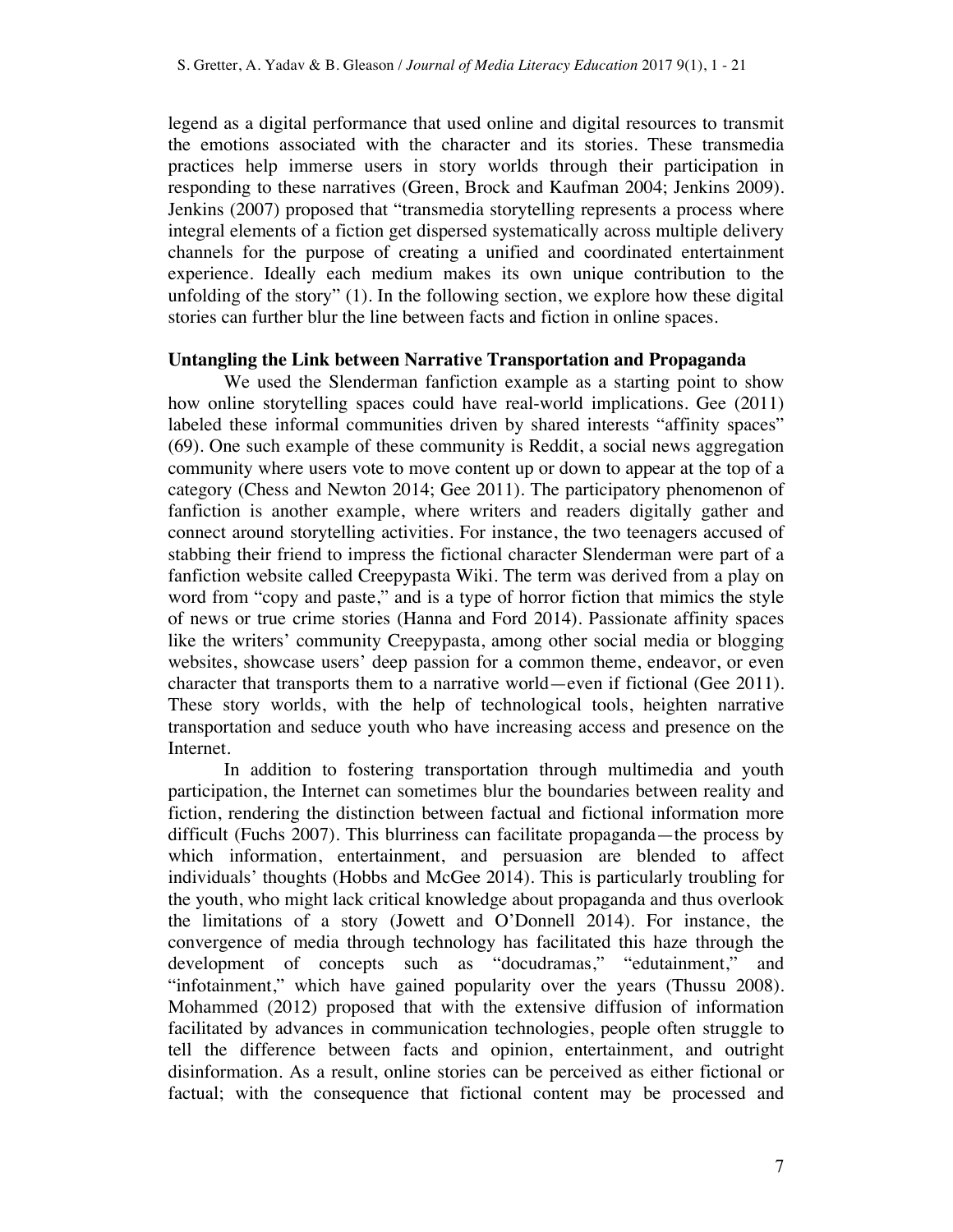interpreted as factual (Fuchs 2007). The difficulty in distinguishing between genres is further complicated by the fact that information is increasingly storified by mixing storytelling with truth-telling to attract audiences and increase ratings (Park 2006).

An instance of narrative blurriness that can greatly impact youth' realities is through online calls for activism. Social media have become platforms for activists to have a voice, receive funds, or simply create awareness (Jones and Wayland 2013). The Kony 2012 campaign, which aimed to help stop brutalities in central Africa brought by Joseph Kony and the Lord's Resistance Army, is often referred to as an example of "slacktivism," the phenomenon in which people share posts about an issue on social media, such as #StopKony on Twitter. And yet, the campaign video reached 50 million views and attracted thousands of dollars in donations on the first day—popular primarily with U.S. viewers under 25 years old (Kavanagh, Ojalvo and Schulten 2012). For Jenkins (2012), the Kony 2012 campaign represented storytelling-based activism through transmedia mobilization, where the activist group's presence was built on the Internet across platforms and narratives. Transmedia storytelling in Kony2012 integrated elements of fiction and spread them across different media to emphasize "world building" where transported audiences were engaged in sharing information across media (Jenkins 2007). This mobilization across media is what led the Kony2012 campaign to have such a large impact on the youth following it. While a thorough analysis of what the campaign did or did not accomplish goes beyond the scope of this paper, the phenomenon is a clear reminder of how a documentary-story can transport the youth and call for action in real life.

Another, distinct form of digital storytelling that intentionally uses the effects of narrative transportation to persuade users is online advertising—also called "native advertising" or "sponsored content." Thanks to advances in technology, ads are increasingly transformed as to not appear as ads at all (Clemons and Wilson 2015). For instance, in a study looking at luxury brand advertising effectiveness through narrative transportation, Kim, Lloyd and Cervellon (2016) showed that across cultures, participants were "transported through their enactment with deeply held, implicit myths and fantasies" (311). Their study revealed that narrative transportation storylines that were based on implicit messages were indeed more likely to engage consumers (Kim, Lloyd and Cervellon, 2016). In another study, Brechman and Purvis (2015) used a national sample of viewers of Super Bowl XLV (2011) and XLVI (2012) where half of commercials were found to use a narrative approach. The authors measured the effectiveness of advertising transportation through brand recall and belief change. While the results showed that some individuals might be more receptive to narrative transportation than others, they concluded that narrative transportation in advertising was a powerful tool to suspend consumers' disbelief and impact attitudes (Brechman and Purvis 2015).

When advertising messages are fashioned into short narratives that transport viewers in order to generate strong affective response and low levels of critical thinking, they can then effectively impact real-world attitudes and positive message evaluation (Brechman and Purvis 2015; Chang 2009; Escalas 2004;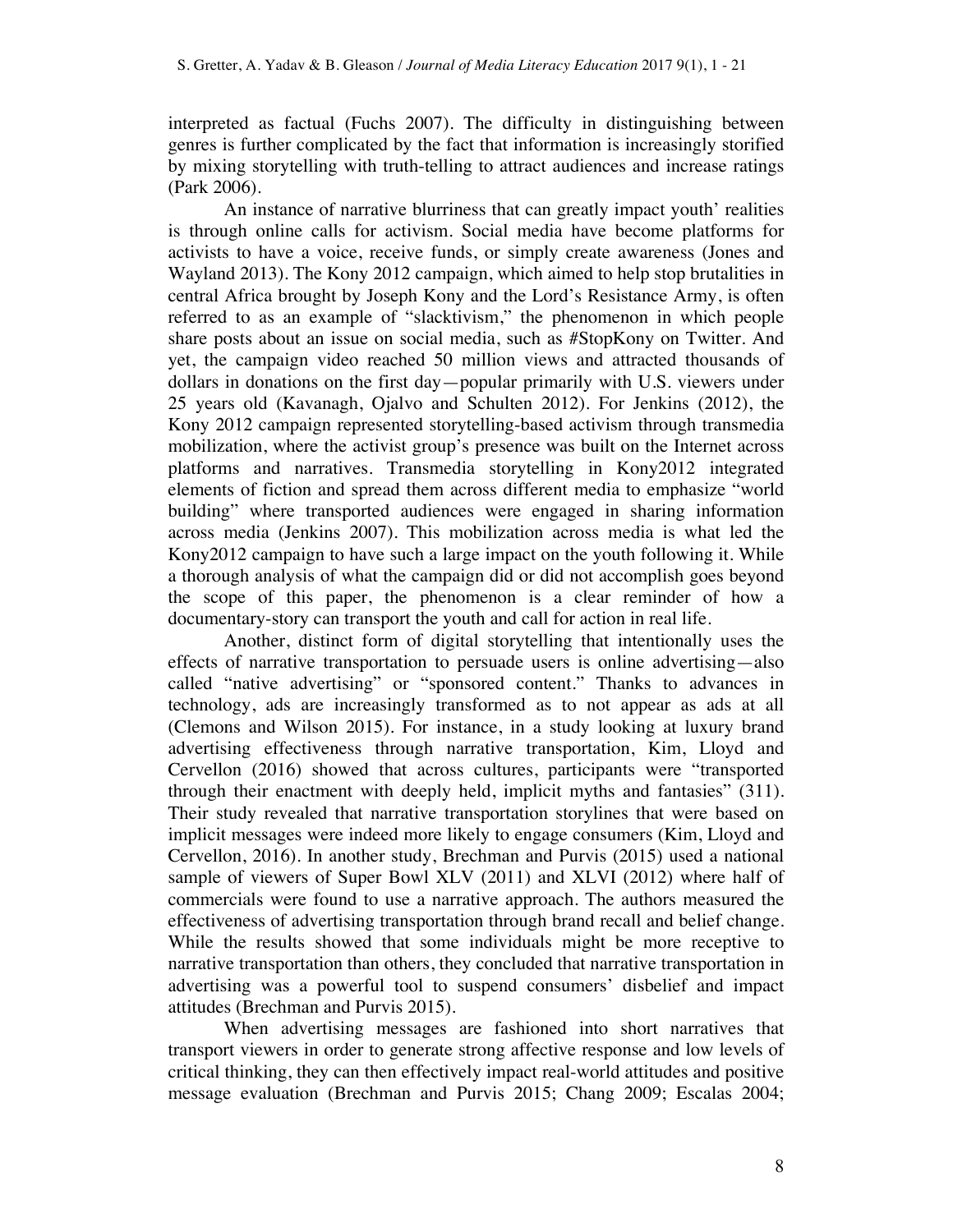Phillips and McQuarrie 2010; Wang and Calder 2006). For example, actor Zach Galifianakis' Funny or Die interview series—a spoof of celebrity interview shows called "Between Two Ferns"—featured President Obama in one of its episodes. Challenging the traditional PSA genre, the White House was actually attempting to reach a young audience and encourage them to get health insurance before the enrollment deadline for the Affordable Care Act (Johnson 2014). By blending promotion with popular culture and humor, the video reached two million views after only three hours online, and traffic on the Healthcare.gov website increased 40% the same day, resulting in the show being the top referrer to the government website (Yang 2014).

The lack of distinction between narrative genres in multimedia stories can greatly influence how users process information, especially when entertainment is created to attract audiences and increase ratings by adapting information and facts into attractive storylines (Elliott and King 2010; Mendelson and Papacharissi 2007). For instance, two studies investigated the effect of fact or fiction labeling on the processing of persuasive communication. When labeled as fact rather than fiction, readers appeared to be more critical than when labeled as fictional, even if the stories were not real (Green, Garst, Brock and Chung 2006). Similarly, Altmann, Bohrn, Lubrich, Menninghaus and Jacobs (2014) also found that paratextual information such as fact vs. fiction labels to a story had implications for narrative processing. In their fMRI study, the two labels prompted different neural activation patterns: factual texts activated comprehension and information gathering, while fictional texts activated a simulation of the imagined events. Altogether, these studies implied that when fictional narratives are not labeled as such, they do not trigger critical responses from readers or viewers.

For that reason, a worrisome area for online propaganda through narrative transportation exists in the realm of radicalization—the process of adopting extreme political, social, or religious ideals. Social media sites have progressively become anonymous and decentralized radicalizing spaces (Bloom 2013; Matusitz 2013) where technology is used to transport individuals into persuasive narratives. Social networks and forums are used to diffuse videos, computer games, music clips, memes, or photos (Bott 2009; Conway and McInerney 2008), and rely more on visuals than text-based narratives to relay emotive media messages, which mainstream media also help spread through viral videos (Zelin 2015). Some groups even use cartoon-style designs, colorful children's stories, or Disney-like cartoon characters to appeal to young audiences (Weimann 2008). In his metaanalysis of terrorist narratives, Braddock (2012) proposed that extremist narratives play an essential role in changing beliefs and attitudes that can lead to radicalization. Stevens and Neumann (2009) reiterated that "the Internet can be used by extremists to illustrate and reinforce ideological messages and/or narratives. Through the Internet, potential recruits can gain access to visually powerful video and imagery which appear to substantiate the extremists' political claims" (1). Extremist groups (e.g., Al-Qaeda, ISIS) have been using narratives to diffuse their ideas through rap videos, magazines, images and other media types, and to present their ideas as an option for the youth to express their dissatisfaction with the current status quo (Klausen 2015). Venhaus (2010) showed that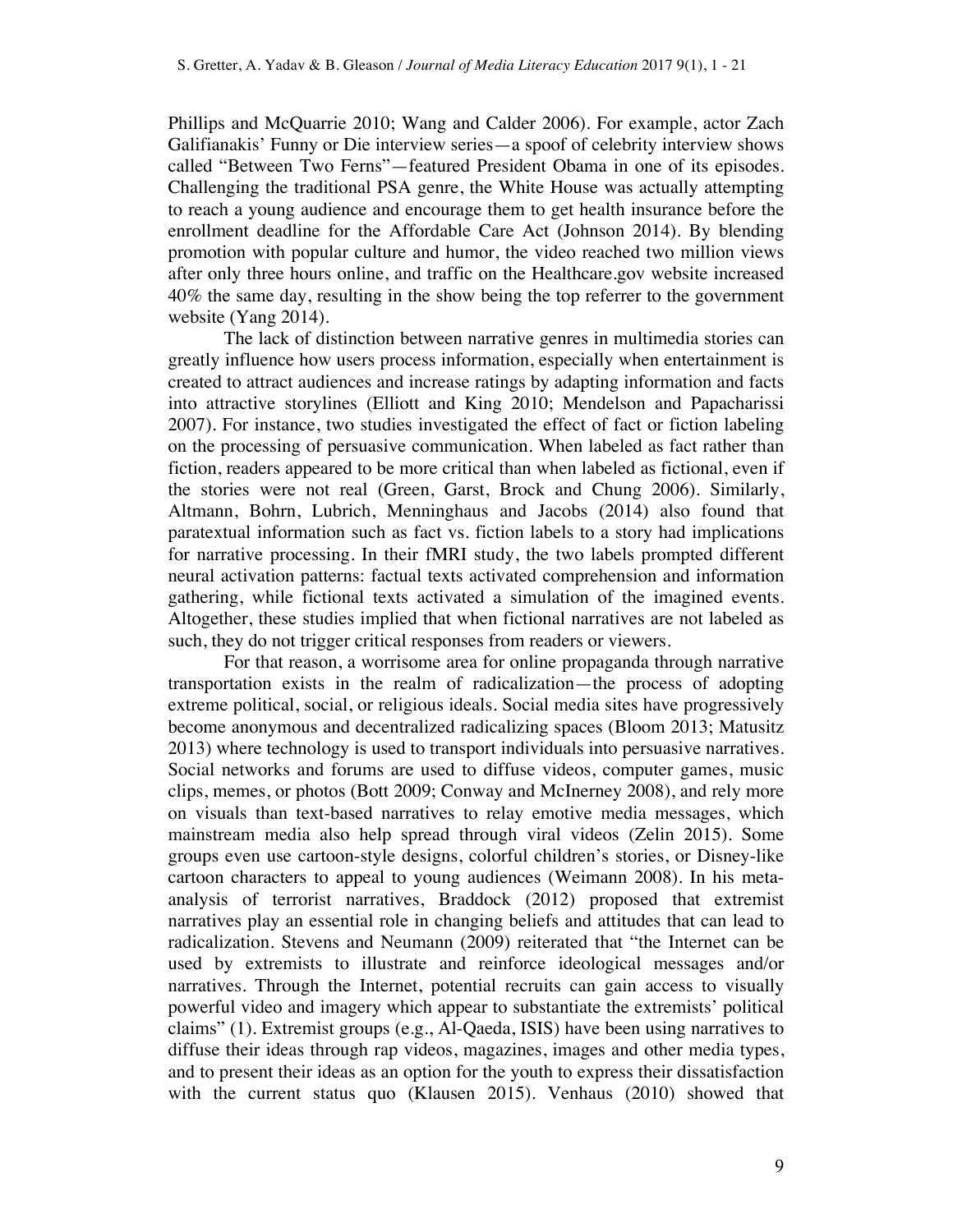radicalization targets are young individuals in search of a sense of purpose and mission in life, and these narratives provide a platform to express that purpose: "revenge seekers need an outlet for their frustration, status seekers need recognition, identity seekers need a group to join, and thrill seekers need adventure" (1). As such, these radicalization stories aim at highlighting precepts of traditional storytelling like notions of brotherhood, sacrifice, or the sense of belonging, all the while appealing to individuals' interest in popular media (Gates and Podder 2015; Payne 2009).

From fanfiction to advertisement, activism to radicalization, people use stories to engage with others, build communities, persuade people, and find an escape from everyday lives. How can educators prepare students to critically assess the stories they find in these online spaces? In our final section, we explore ways that teachers can help students counter narrative transportation through narrative-based pedagogies that highlight the core principles of media literacy.

#### **Recommendations for Educators**

Stories are powerful intellectual achievements that allow us to make sense of our experiences amidst confusing events in our lives, while also supporting language play that is creative and expressive. At the same time, stories build connections between ourselves, others, and imagined worlds beyond our immediate environment. And while the use of stories, and narratives in general can facilitate educational outcomes such as the development of literacy skills (Heath 2004), empathy (Jarvis 2012), memory (Marsh et al. 2003), and information sharing (Boyd 2009), the narrative transportation that occurs through storytelling reveals some of the unanticipated challenges of Internet-enabled teaching and learning in the  $21<sup>st</sup>$  century. Narrative transportation suggests that the engaging, immersive experience of a story, which can facilitate strong affective responses and low levels of critical thinking, can have unintended negative consequences, especially in online spaces. Fanfiction, online advertising and radicalization provide examples of how young individuals face challenges in determining the blurred line between facts and fiction. While these challenges are significant, educators should not shy away from using the affordances of digital storytelling for teaching. This section presents three recommendations for integrating digital storytelling into teaching and learning settings that highlight the core principles of media literacy put forward by the National Association for Media Literacy Education (NAMLE) (2017).

#### **Emphasizing Literary and Narrative-based Pedagogy**

Countering the "narrative turn" in the humanities and social sciences, the Common Core Standards emphasize the use of informational texts and close reading strategies at the expense of interpretative forms of literary and historical analysis. For example, the model English lesson offered by the Common Core Standards includes an informational text typically found in a history or social studies class, the Gettysburg Address, rather than a typical work of fiction (Hechinger Report 2014). Rejecting analysis of the social, cultural, political, and historical context of the Gettysburg Address, the Common Core example arms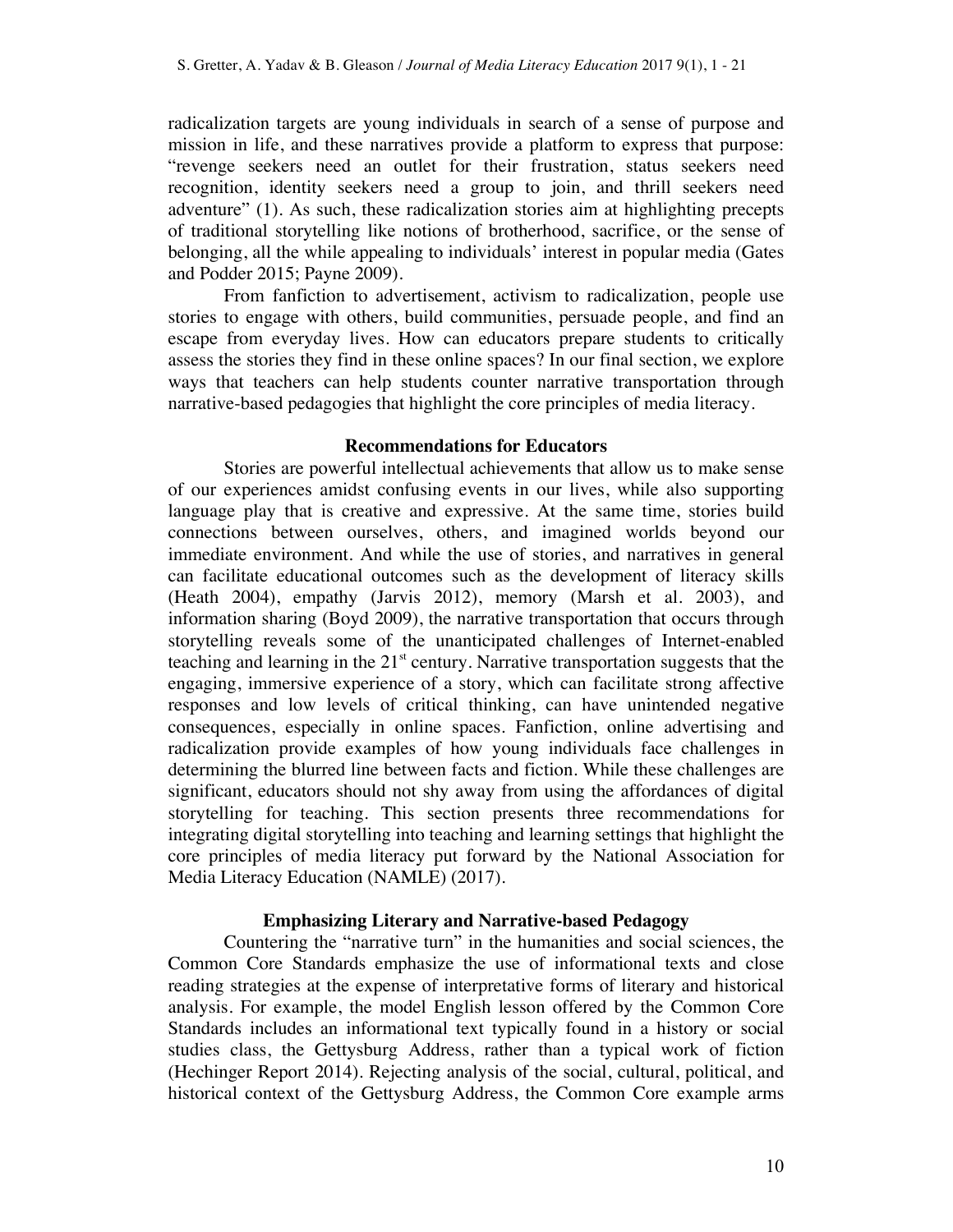students only with the strategy of informational close reading. In light of current pedagogical practices popularized through the Common Core, we propose a deliberate return to literary and narrative-based pedagogy. A narrative-based pedagogy aims to increase students' media and information literacy skills (Wilson et al. 2013) through a focus on the cognitive, affective, and social dimensions actualized through this mode of teaching and learning. Put simply, a narrativebased pedagogy aims to counter the decontextualized and atomized nature of reading and writing in schools today.

Beyond the close reading of isolated texts, narrative-based pedagogy emphasizes holistic practices of creation, critique, and interpretation. Meaning is not just found "in" the texts, but in the cultural, social, and cognitive practices that facilitated the creation of these texts. Based on the idea that stories can organize and motivate students, educators can frame curricula around narratives to support learning. Narratives create memorable worlds, experiences, and ways of interacting with the world; and a narrative-based pedagogy relies on the power and possibility of narrative to compel analysis (Bruner 1991), rather than standardized tests and the organizing structure of school to do so. This kind of pedagogy seeks to enable students to interact productively with a variety of narratives through situated learning (Lave and Wenger 1991). Narrative-based pedagogy thus reflects the following core principles of media literacy education (NAMLE 2017):

- Media Literacy Education expands the concept of literacy to include all forms of media (i.e., reading and writing).
- Media Literacy Education builds and reinforces skills for learners of all ages. Like print literacy, those skills necessitate integrated, interactive, and repeated practice.

#### **Developing Analytical Competencies around Transmedia Storytelling**

Jenkins (2007) described the idea of telling digital stories across multiple platforms (i.e., Facebook, Twitter, and YouTube) as a unified experience in which each specific platform contributes another dimension to the overall storytelling experience. Yet, anecdotes such as the Slenderman example, and research that found challenges in students mistaking fictional events for factual ones, suggest difficulties in the interpretation and meaning-making that come in transmedia environments. Transmedia environments complicate the act of interpretation: as the number of media increase, so does the possibility of misinterpretation (Alper and Herr-Stephenson 2013). Original contexts that provide useful information for interpretation disappear as stories are told in multiple online spaces. The aim for a unified meaning-making experience can therefore turn into a disjointed or decontextualized experience. As a result, teachers need to provide experiences for students to develop analytical competencies in transmedia narratives in order to challenge unsophisticated interpretative practices, including the popular tendency of presuming something is true until it is proven false.

Through these practices, students can gain opportunities to develop metaawareness and knowledge of rhetorical practices (Hobbs 2010; Hull 2003; Avila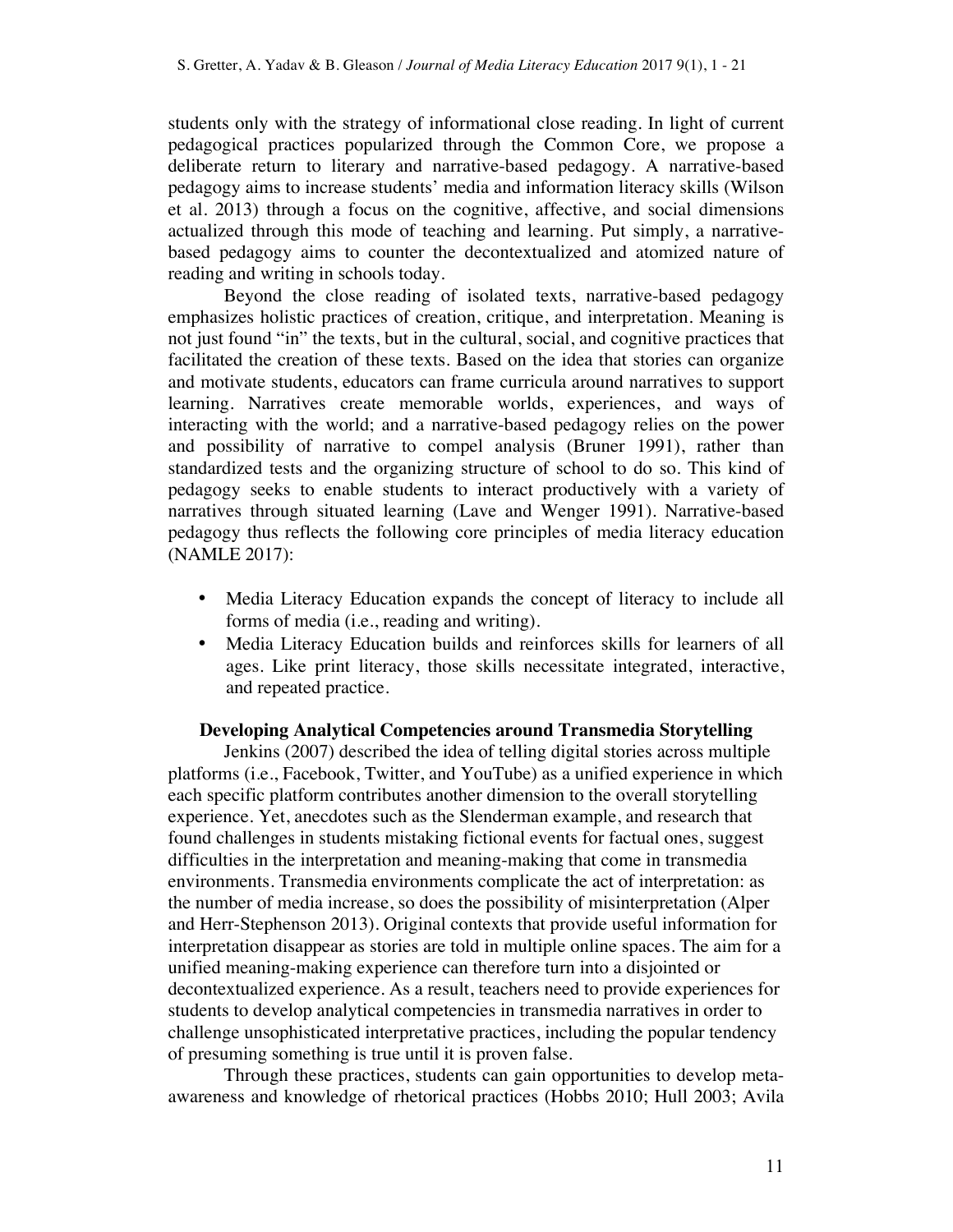and Moore 2012). With the need to understand media effectiveness, learning opportunities can arise as students link their analysis to their own personal stories. By becoming effective storytellers themselves, they can learn to analyze the elements that compose a well-constructed persuasive story, and use it to derive their own meaning from media content. For instance, Kearney (2011) showed that learner-generated digital storytelling often leads to the development of critical thinking because it allows learners to express personal emotions through autobiographical explorations of a variety of topics and modes of communication (Kearney 2011). As such, contextualizing digital storytelling helps fulfill additional NAMLE (2017) principles:

- Media Literacy Education requires active inquiry and critical thinking about the messages we receive and create.
- Media Literacy Education affirms that people use their individual skills, beliefs and experiences to construct their own meanings from media messages.

## **Viewing Digital Storytelling as Situated Learning**

As a way to create persuasive, multimedia narratives, the inclusion of digital storytelling and media literacy in educational settings has the potential to transform the process of teaching and learning. Conceptualizing digital storytelling and media literacy as situated learning means that narrative-based pedagogy exists in an "interested, intersubjective, negotiated social interaction" (Lave and Wenger 1991, 67). Rather than conceiving of digital storytelling as mere opportunity to develop individual cognitive skills through mediatized stories that reflect "real world" activities, situated learning assumes that cognition and communication "are situated in the historical development of ongoing activity" (Lave and Wenger 1991, 67); that is, digital storytelling can be part of an active social practice that challenges, contributes, and critiques the "real world" (Jolls and Wilson 2014). Through a focus on centering student experiences with digital stories, narrative-based pedagogy works because it counters the "commoditization" of education, in which students often feel alienated and disengaged from school, as a result of standardized curricula and student stratification by perceived ability (Lave and Wenger 1991; Giroux and McLaren 2014).

Unlike in the pedagogical paradigm of the Common Core, narrative-based pedagogy aims to situate teaching and learning as activity in "real world" communities of practice. Teachers aim to make connections between teaching and learning in school and participatory learning. By situating teaching and learning in the real world of student experiences, language, and culture, this pedagogy takes advantage of student histories of participation in democratic youth-initiated activities (Paris 2010; Kirkland 2008; Gleason 2015). In a narrative-based pedagogy conceptualized as situated learning, students become masterful storytellers through their digital media participation. Through participation, students develop media literacy, expertise, and agency that have the potential to renegotiate power relations in the classroom (Garcia et al. 2015; Emdin 2016).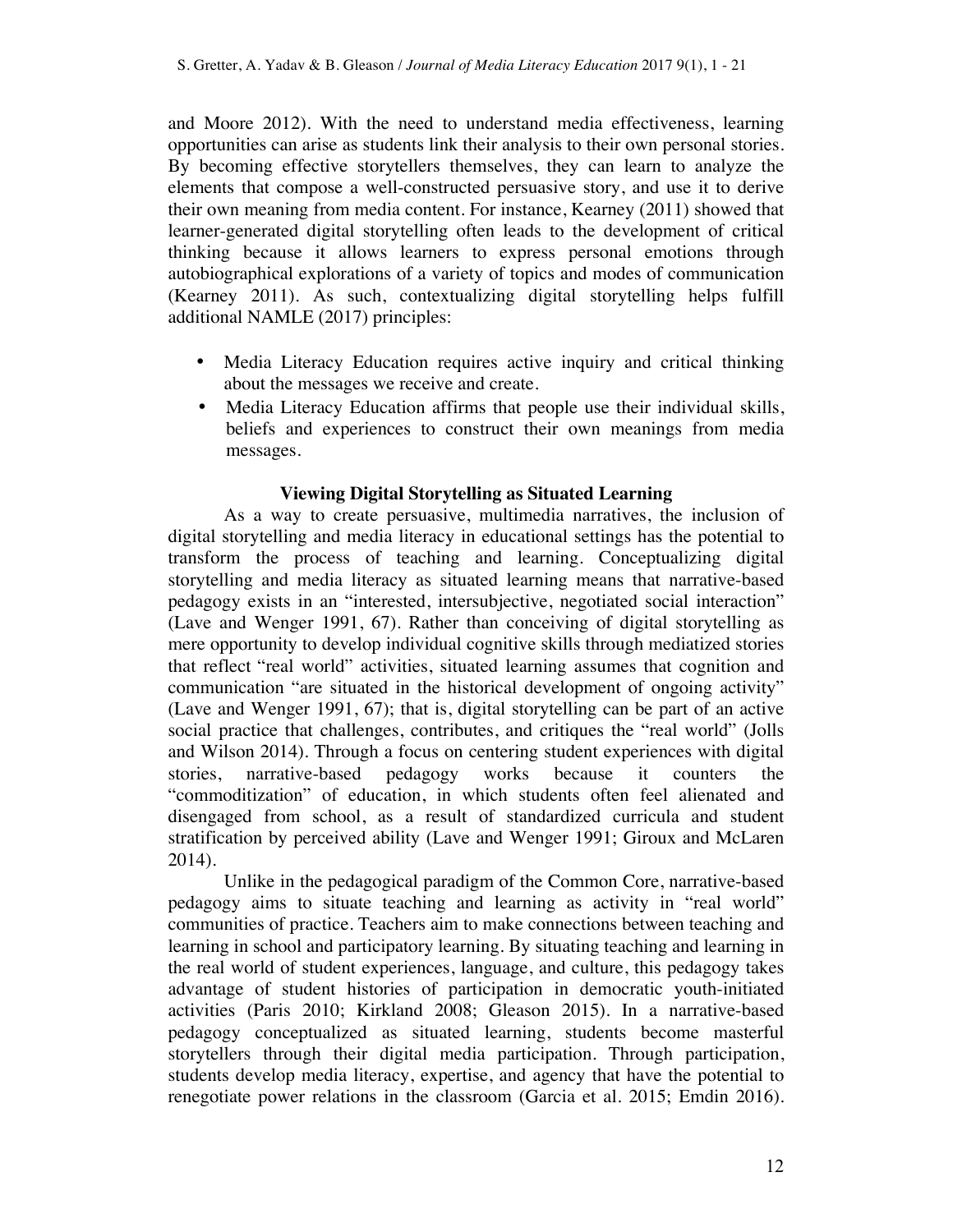Thus, focusing on the narrative aspect of media literacy may become a powerful pedagogical tool for teachers and students to situate learning in its full, social, cultural, and aesthetic practices—while achieving the last two NAMLE (2017) core principles:

- Media Literacy Education recognizes that media are a part of culture and function as agents of socialization.
- Media Literacy Education develops informed, reflective and engaged participants essential for a democratic society.

### **Conclusion**

Throughout this paper, examples like Slanderman, Reddit, or Kony 2012 have highlighted the importance of narrative transportation, particularly for the youth in today's hyper-connected online world. More importantly, they served as springboard to emphasize the need to integrate narrative-based pedagogy in educational settings. In a time of fake news, conspiracy theories, and edutainment, the necessity for media literacy is more pressing than ever. Students need the ability to critically assess the stories they have access to in online spaces, and educators need to be able to teach these skills. Almost ten years ago, Kellner and Share (2005) asserted that "educators need to move the discourse beyond the stage of debating whether or not critical media literacy should be taught, and instead focus energy and resources on exploring the best ways for implementing it" (59). Today, as we move from teaching *with* media and technology to teaching *about* media and technology (Tiede, Grafe and Hobbs 2015), media literacy needs to become a reality in schools. Countering narrative transportation through narrative-based pedagogies that reinforce students' media literacy is an effort that needs to be undertaken in our educational system—particularly in times of political and social transformations.

#### **References**

- Alper, Meryl & Herr-Stephenson, Rebecca. 2013. "Transmedia Play: Literacy across Media." *Journal of Media Literacy Education* 5 (2): 366-369.
- Altmann, Ulrike, Isabel C. Bohrn, Oliver Lubrich, Winfried Menninghaus, and Arthur M. Jacobs. 2014. "Fact vs. Fiction: How Paratextual Information Shapes our Reading Processes." *Social Cognitive and Affective Neuroscience* 9 (1): 22-29.
- Appel, Markus, and Tobias Richter. 2007. "Persuasive Effects of Fictional Narratives Increase over Time." *Media Psychology* 10 (1): 113-134.
- Applebee, Arthur N. 1978. *The Child's Concept of Story: Ages Two to Seventeen*. Chicago, IL: The University of Chicago Press.
- Avila, JuliAnna, and Michael Moore. 2012. "Critical Literacy, Digital Literacies, and Common Core State Standards: A Workable Union?" *Theory into Practice* 51 (1): 27-33.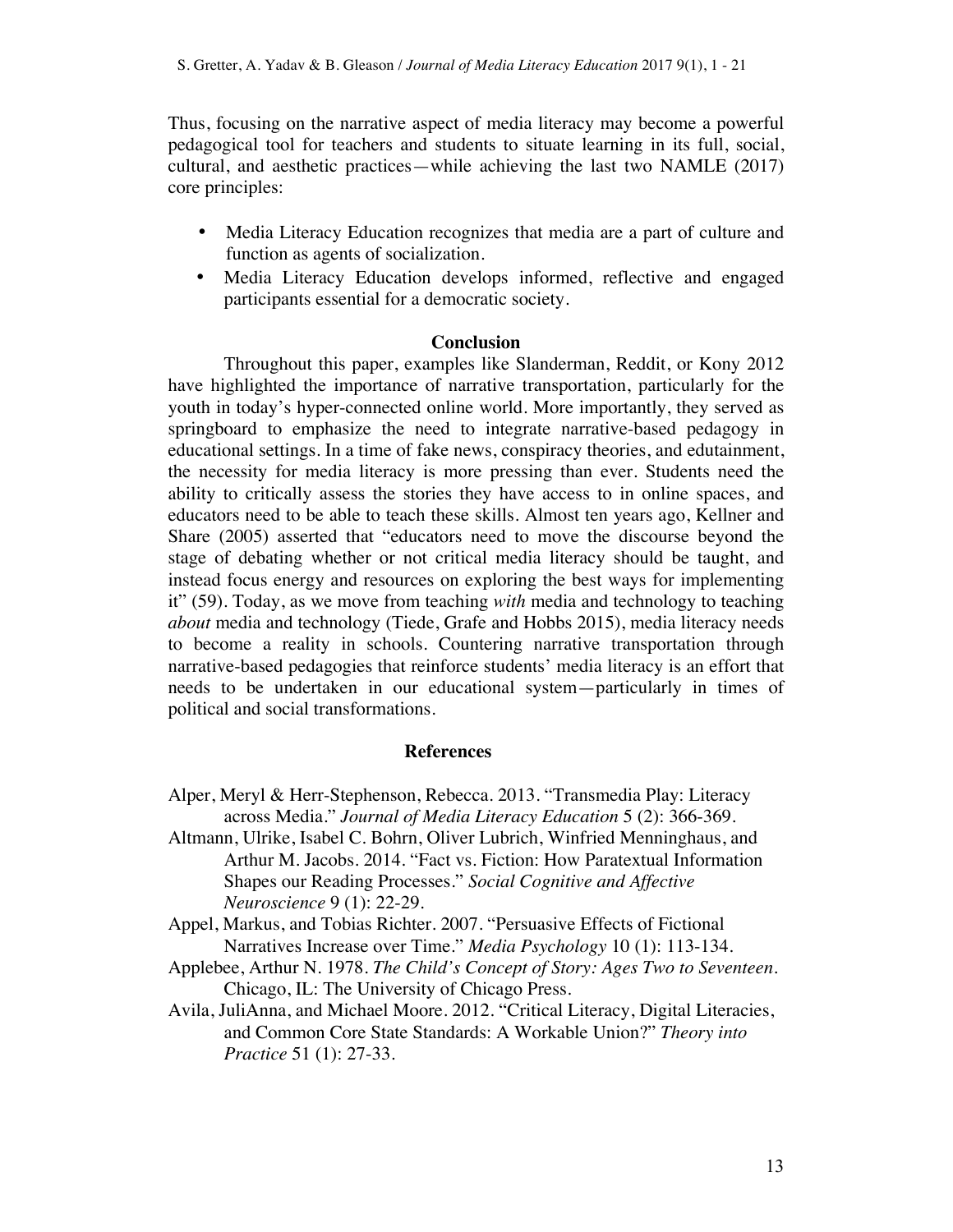- Bal, P. Matthijs, and Martijn Veltkamp. 2013. "How does Fiction Reading influence Empathy? An Experimental Investigation on the Role of Emotional Transportation." *PloS One* 8(1): e55341.
- Bandura, Albert. 1994. "Social cognitive theory of mass communication." In *Media Effects: Advances in Theory and Research*, edited by Jennings Bryant and Mary Beth Oliver, 61-90. Hillsdale, NJ: Erlbaum.
- Bartsch, Karen, and Henry M. Wellman. 1995. *Children Talk about the Mind*. Oxford: Oxford University Press.
- Best, Paul, Roger Manktelow, and Brian Taylor. 2014. "Online Communication, Cocial Media and Adolescent Well-being: A Systematic Narrative Review." *Children and Youth Services Review* 41: 27-36.
- Bloom, Mia. 2013. "In Defense of Honor: Women and Terrorist Recruitment on the Internet." *Journal of Postcolonial Studies* 4 (1): 150-195.
- Bott, Catherine. 2009. *The Internet as a Terrorist Tool for Recruitment & Radicalization of Youth*. DHS report. Retrieved from: http://www.homelandsecurity.org/docs/reports/Internet\_Radicalization.pdf
- Boyer, Tina M., 2013. "The Anatomy of a Monster: The Case of Slenderman." *Preternature: Critical and Historical Studies on the Preternatural*, *2*(2): 240-261.
- Boyd, Brian. 2009. *On the Origin of Stories: Evolution, Cognition, and Fiction*. Cambridge, MA: Harvard University Press.
- Braddock, Kurt. H. (2012). Fighting Words: The Persuasive Effect of Online Extremist Narratives on the Radicalization Process. (Doctoral dissertation, The Pennsylvania State University).
- Brechman, Jean Marie, and Scott C. Purvis. 2015. "Narrative, Transportation and Advertising." *International Journal of Advertising* 34 (2): 366-381.
- Bruner, Jerome. 1991. "The Narrative Construction of Reality." *Critical Inquiry* 18 (1): 1-21.
- Bruner, Jerome S., and David R. Olson. 1974. "Learning through Experience and Learning through Media." In *Media and Symbols: The Forms of Expression, Communication, and Education*, edited by David R. Olson, 20-38. Chicago: University of Chicago Press.
- Chang, Chingching. 2009. "'Being Hooked' by Editorial Content: The Implications for Processing Narrative Advertising." *Journal of Advertising* 38 (1): 21-34.
- Chess, Shira, and Eric Newsom. 2014. *Folklore, Horror Stories, and the SlenderMan: The Development of an Internet Mythology*. New York, NY:Palgrave Macmillan.
- Clemons, Eric K., and Josh Wilson. 2015. "Students' and parents' Attitudes towards Online Privacy: An International Study." *System Sciences*: 4844- 4853.
- Cohen, Jonathan. 2001. "Defining Identification: A Theoretical Look at the Identification of Audiences with Media Characters." *Mass Communication & Society* 4: 245–264.
- Coleridge, Samuel T. 1984. *Biographia Literaria, or, Biographical Sketches of my Literary Life and Opinions*. Princeton, NJ: Princeton University Press.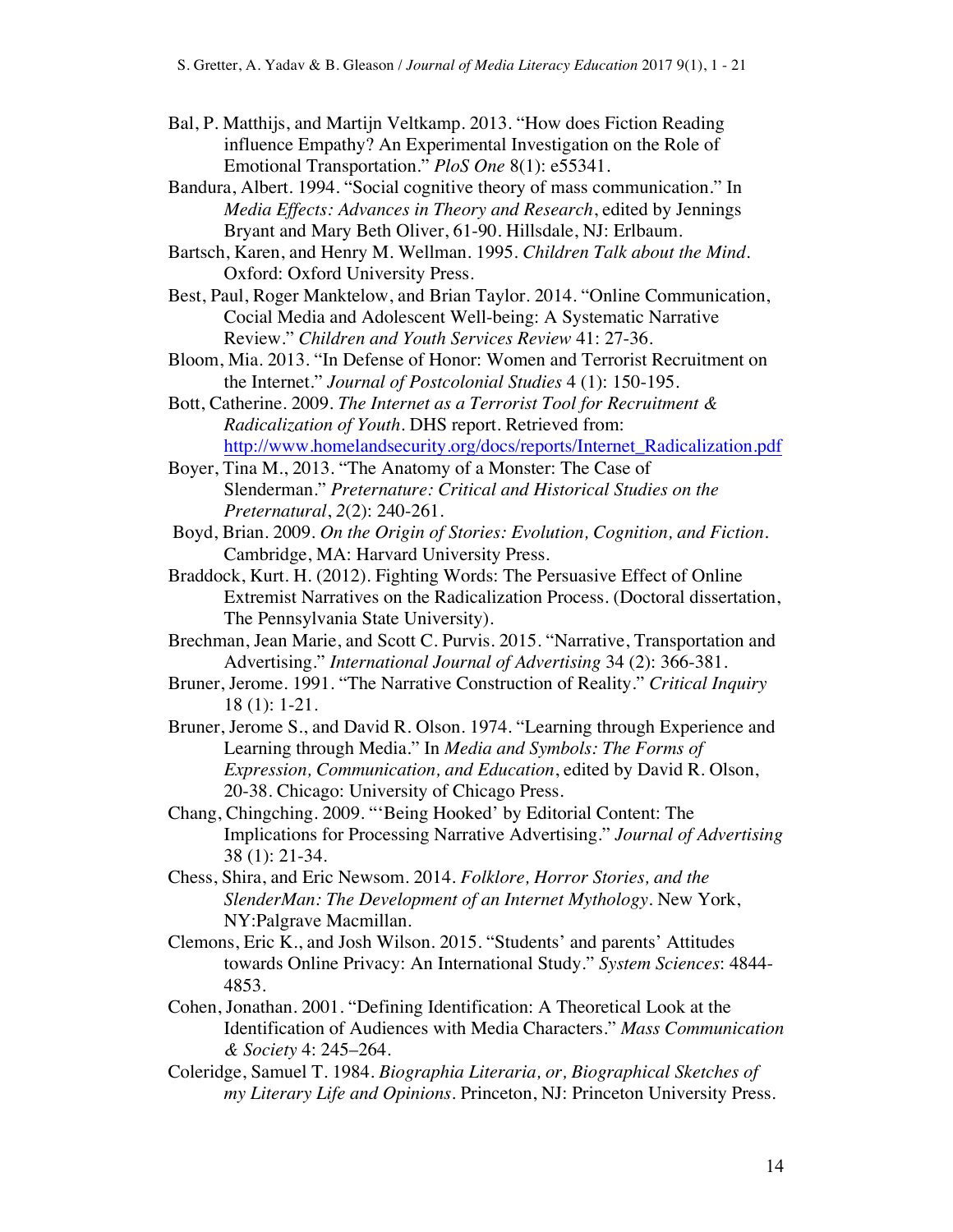- Coles, Robert. 1998. "The Moral Intelligence of Children." *Family Court Review* 36 (1): 90-95.
- Stevens, Tim and Peter R. Neumann. 2009. *Countering Online Radicalisation: A Strategy for Action*. London: International Centre for the Study of Radicalisation and Political Violence. Retrieved from: https://cst.org.uk/docs/countering\_online\_radicalisation1.pdf
- Conway, Maura, and Lisa McInerney. 2008. "Jihadi Video and Autoradicalisation: Evidence from an Exploratory YouTube Study." Retrieved from: http://doras.dcu.ie/2253/2/youtube\_2008.pdf
- Damasio, Antonio R. 1994. *Descartes' Error: Emotion, Reason, and the Human Brain*. New York, NY: Putnam.
- Dill-Shackleford, Karen E. 2009. *How Fantasy Becomes Reality: Seeing through Media Influence*. Oxford: Oxford University Press.
- Dill, Karen E. 2013. *The Oxford Handbook of Media Psychology*. Oxford: Oxford University Press.
- Edwards, Justin D. 2015. *Technologies of the Gothic in Literature and Culture: Technogothics*. New York, NY: Routledge.
- Elliott, Deni, and Cynthia M. King. 2010. "Tall tales: Ethical storytelling in the age of infotainment." In *The Ethics and Entertainment: Essays on Media Culture and Media Morality*, edited by Borden, Sandra, and Howard Good, 101-119. Jefferson, NC: McFarland.
- Emdin, Christopher. 2016. *For White Folks Who Teach in the Hood... and the Rest of Y'all Too: Reality Pedagogy and Urban Education*. Boston, MA:Beacon Press.
- Escalas, Jennifer E. 2004. "Imagine Yourself in the Product: Mental Simulation, Narrative Transportation, and persuasion." *Journal of Advertising* 33 (2): 37-48.
- Fuchs, Christian. 2007. *Internet and Society: Social Theory in the Information Age*. New York, NY: Routledge.
- Garcia, Antero, Nicole Mirra, Ernest Morrell, Antonio Martinez, and D'Artagnan Scorza. 2015. "The Council of Youth Research: Critical Literacy and Civic Agency in the Digital Age." *Reading & Writing Quarterly* 31 (2):151-167.
- Gates, Scott, and Sukanya Podder. 2015. "Social Media, Recruitment, Allegiance and the Islamic State." *Perspectives on Terrorism* 9 (4): 107-116.
- Gee, James P., and Elisabeth R. Hayes. 2011. *Language and Learning in the Digital Age*. New York, NY: Routledge.
- Gee, James P. 2015. "Accountable Talk and Learning in Popular Culture: The Game/affinity Paradigm." *Socializing Intelligence through Academic Talk and Dialogue*: 191-198.
- Gerrig, Richard. J. 1993. *Experiencing Narrative Worlds: On the Psychological Activities of Reading*. New Haven, CT: Yale University Press.
- Gibson, James J. 1979. *The Ecological Approach to Visual Perception*. Boston, MA: Houghton Mifflin.
- Giroux, Henry A., and Peter McLaren. 2014. *Between Borders: Pedagogy and the Politics of Cultural Studies*. New York: Routledge.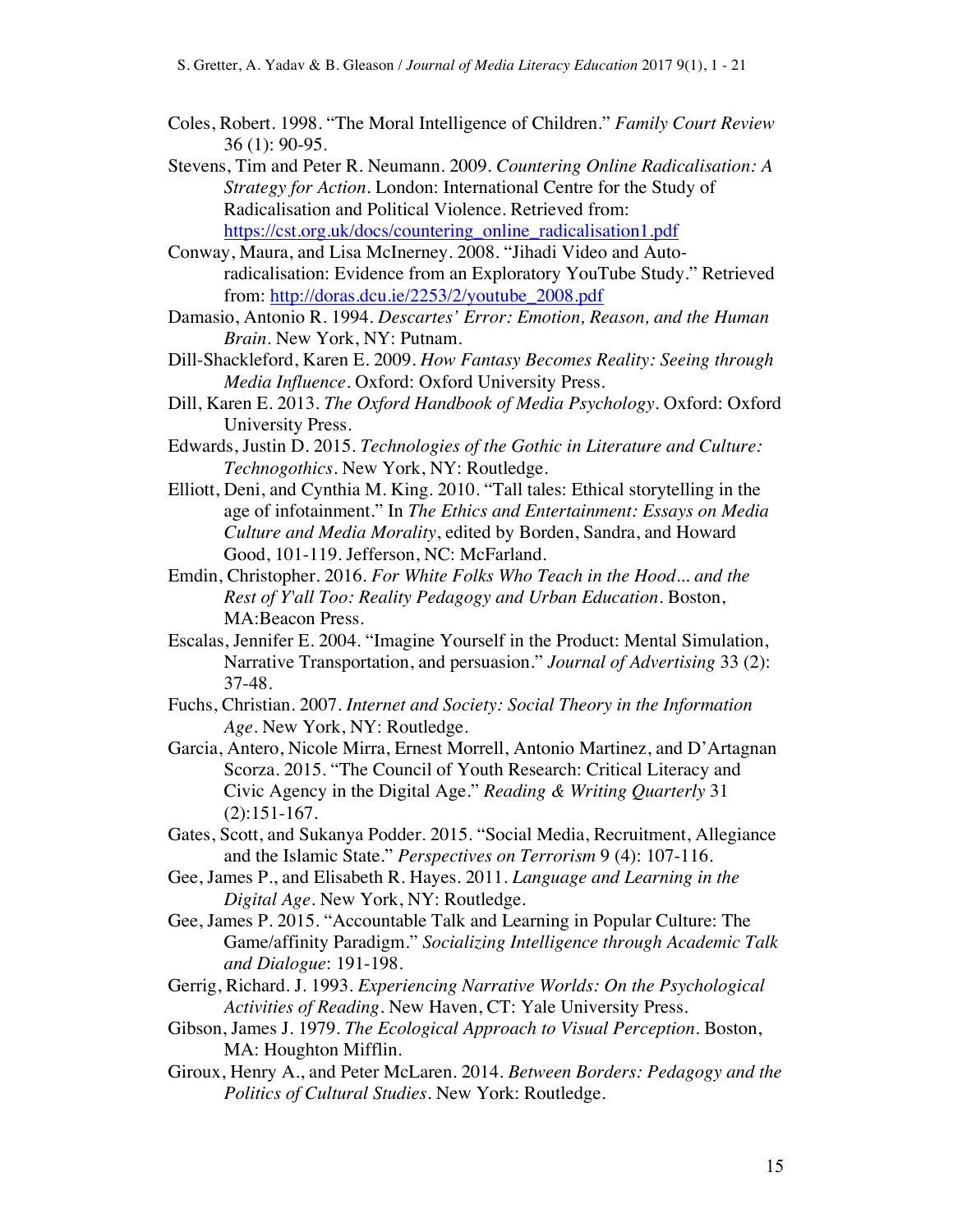- Gleason, Benjamin. 2015. "New Literacies Practices of Teenage Twitter Users." *Learning, Media and Technology*: 1-24.
- Gottschall, Jonathan, and David Sloan Wilson. 2005. *The Literary Animal: Evolution and the Nature of Narrative*. Evanston, IL: Northwestern University Press.
- Green, Melanie C., Christopher Chatham, and Marc A. Sestir. 2012. "Emotion and Transportation into Fact and Fiction." *Scientific Study of Literature*  $2(1): 37-59.$
- Green, Melanie C., Jeffrey J. Strange, and Timothy C. Brock. 2003. *Narrative Impact: Social and Cognitive Foundations*. New York: Taylor & Francis.
- Green, Melanie C., and Timothy C. Brock. 2000. "The Role of Transportation in the Persuasiveness of Public Narratives." *Journal of Personality and Social Psychology* 79: 701–721.
- Green, Melanie C., Jennifer Garst, Timothy C. Brock, and Sungeun Chung. 2006."Fact versus Fiction Labeling: Persuasion Parity despite Heightened Scrutiny of Fact." *Media Psychology* 8 (3): 267-285.
- Green, Melanie C., Timothy C. Brock, and Geoff F. Kaufman. 2004."Understanding Media Enjoyment: The Role of Transportation into Narrative Worlds." *Communication Theory*, 14 (4): 311-327.
- Greenfield, Susan. 2015. *Mind Change: How Digital Technologies are Leaving their Mark on Our Brains*. London: Random House.
- Gretter, Sarah. 2015. "From the Novel to Digital Storytelling: Dialogue, Identity, and the Fictionalization of Reality." *Letras Hispanas* 11: 212-221.
- Hanna, Jason, and Dana Ford. 2014. "Twelve-year-old Wisconsin Girl Stabbed 19 Times; Friends Arrested." CNN. Retrieved from: http://www.cnn.com/2014/06/03/justice/wisconsingirlstabbed/index.html?hpt=hp\_t1
- Harris, Richard J., and Fred W. Sanborn. 2013. *A Cognitive Psychology of Mass Communication*. New York: Routledge.
- Hasher, Lynn, David Goldstein, and Thomas Toppino. 1977. "Frequency and the Conference of Referential Validity." *Journal of Verbal Learning and Verbal Behavior* 16: 107–122.
- Heath, Shirley B. 2004. "What no Bedtime Story Means." *Literacy: Major Themes in Education* 1:168.
- Hechinger Report. 2014. *The Common Core English Standards: Content and Controversy*. Retrieved from: http://www.usnews.com/news/specialreports/articles/2014/02/25/the-common-core-english-standards-contentand-controversy
- Hobbs, Renee. 2010. Digital and Media Literacy: A Plan of Action. *The Aspen Institute*. Retrieved from: http://www.knightcomm.org/digital-and-medialiteracy-a-plan-of-action/
- Hobbs, Renee, and Sandra McGee. 2014. "Teaching about Propaganda: An Examination of the Historical Roots of Media Literacy." *Journal of Media Literacy Education* 6 (2): 56-67.
- Hoffmann, Christian R. 2010. *Narrative Revisited: Telling a Story in the Age of New Media*. Amsterdam: John Benjamins.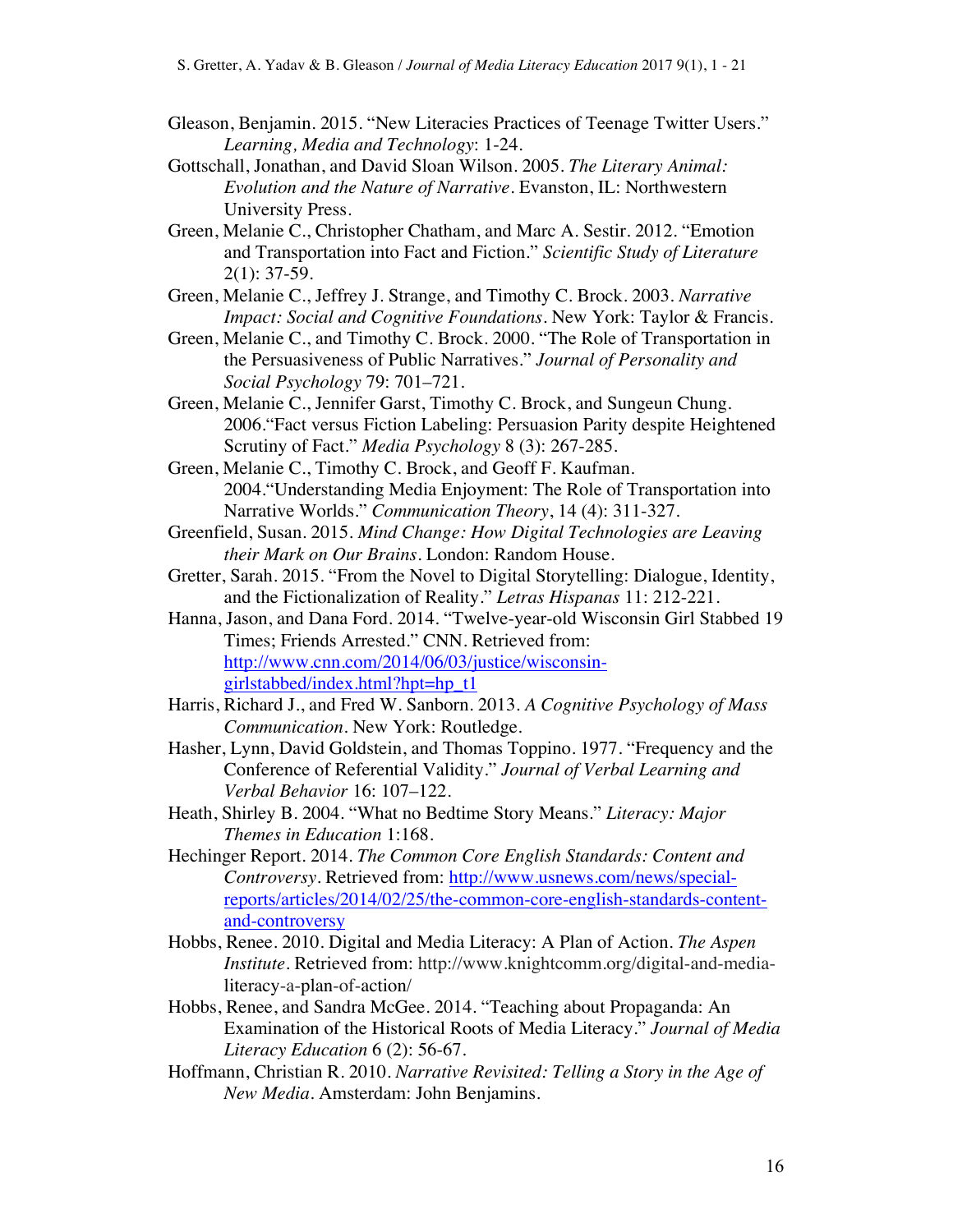- Hull, Glynda A. 2003. "At Last,Youth Culture and Digital Media: New Literacies for New Times." *Research in the Teaching of English* 38 (2): 229-233
- Jarvis, Christine. 2012. "Fiction, Empathy and Lifelong Learning." *International Journal of Lifelong Education* 31 (6): 743-758.
- Jenkins, Henry. 2007. "Transmedia Storytelling." *Confessions of an Aca-fan*. Retrieved from:

http://henryjenkins.org/2007/03/transmedia\_storytelling\_101.html

- Jenkins, Henry. 2009. *Confronting the Challenges of Participatory Culture:Media Education for the 21st Century*. Cambridge, MA: MIT Press.
- Jenkins, Henry. 2012. "Contextualizing #Kony2012: Invisible Children, Spreadable Media, and Transmedia Activism." Retrieved from: http://henryjenkins.org/2012/03/contextualizing kony2012 invis.html
- Johnson, Marcia K., Shahin Hashtroudi, and D. Stephen Lindsay. 1993. "Source Monitoring." Psychological Bulletin 14: 3–28.
- Johnson, Ted. 2014. "How Funny or Die got President Obama on Zach Galifianakis' 'Between Two Ferns'". Retrieved from: http://variety.com/2014/digital/news/president-obama-on-zachgalifianakis-between-two- ferns-watch-1201129329/
- Jolls, Tessa and Wilson, Carolyn. 2014. "The Core Concepts: Fundamental to Media Literacy Yesterday, Today and Tomorrow" *Journal of Media Literacy Education* 6 (2): 68 -78.
- Jones, Christopher and Wayland, Kent. 2013. Activism or Slacktivism? The Role of Social Media in Effecting Social Change. *Research Paper. School of Engineering and Applied Science: University of Virginia*.
- Jowett, Garth S., and Victoria O'Donnell. 2014. *Propaganda & Persuasion*. Thousand Oaks, CA: Sage Publications.
- Kavanagh, Sarah, Ojalvo, Holly E., & Schulten, Katherine. 2012. "Activism or Slacktivism? The 'Stop Kony' Campaign as a Teachable Moment." Retrieved from: http://learning.blogs.nytimes.com/2012/03/13/activismor-slactivism-the-kony-2012- campaign-as-a-teachable-moment/
- Kearney, Michael. 2011. "A Learning Design for Student‐generated Digital Storytelling." *Learning, Media and Technology* 36 (2): 169-188.
- Kellner, Douglas, and Jeff Share. 2005. "Toward Critical Media Literacy: Core Concepts, Debates, Organizations, and Policy." *Discourse: Studies in the Cultural Politics of Education* 26 (3): 369-386.
- Kim, Jae-Eun, Stephen Lloyd, and Marie-Cécile Cervellon. 2016. "Narrative Transportation Storylines in Luxury Brand Advertising: Motivating Consumer Engagement." *Journal of Business Research* 69 (1): 304-313.
- Kirkland, David. 2008. "Shaping the Digital Pen: Media Literacy, Youth Culture and MySpace." *Youth Media Reporter* 2 (4): 188-200.
- Klausen, Jytte. 2015. "Tweeting the Jihad: Social Media Networks of Western Foreign Fighters in Syria and Iraq." *Studies in Conflict & Terrorism* 38:1 22.
- Kucharski, Adam. 2016 "Post-truth: Study Epidemiology of Fake News."*Nature* 540, 7634: 525-525.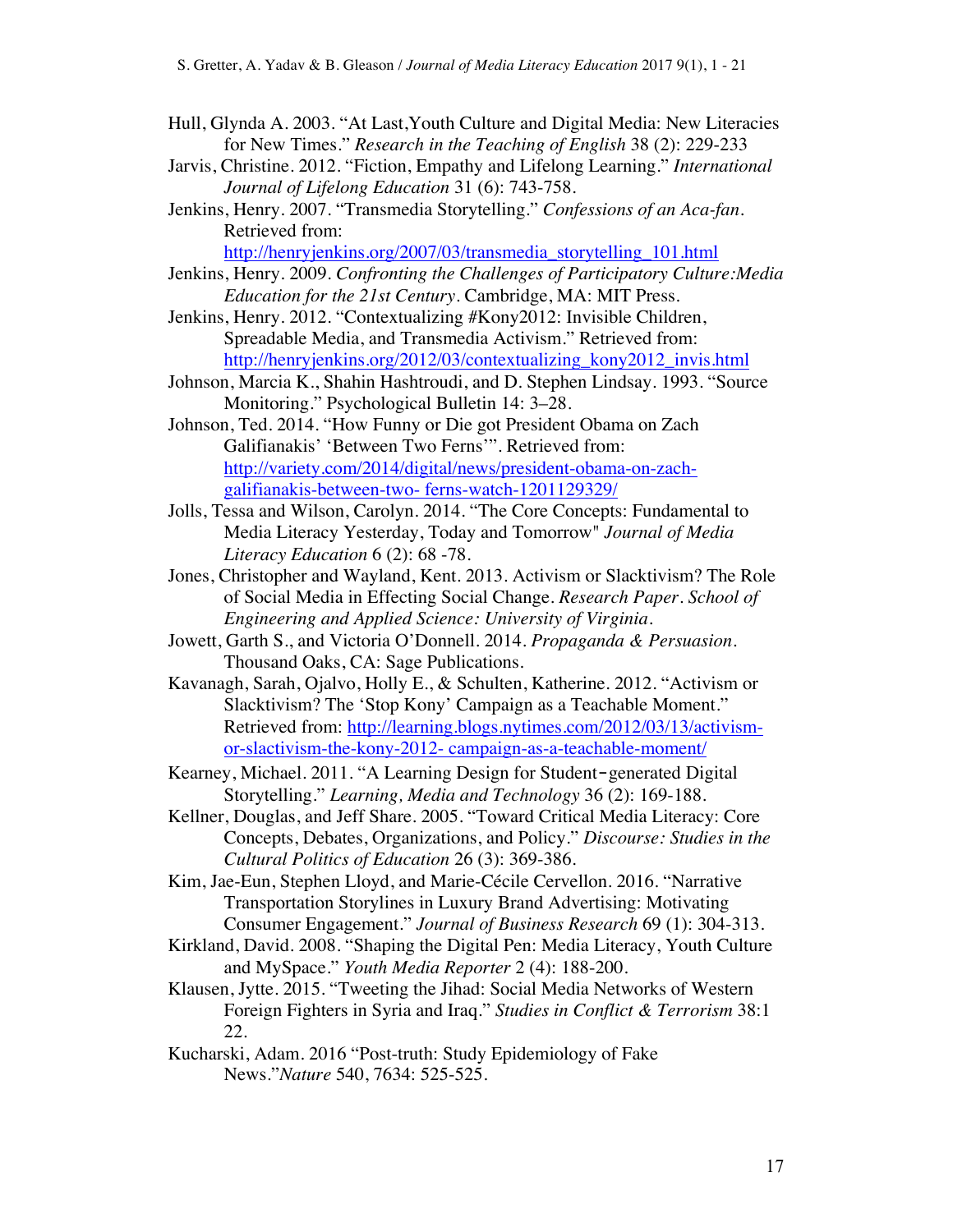- Kurakin, Dmitry. 2010. "Literature as a Meaningful Life Laboratory." *Integrative Psychological and Behavioral Science* 44 (3): 227-234.
- Lave, Jean, and Etienne Wenger. 1991. *Situated Learning: Legitimate Peripheral Participation*. Cambridge, UK: Cambridge University Press.
- Lawrence, Randee Lipson, and Patricia Cranton. 2015. *A Novel Idea: Researching Transformative Learning in Fiction*. Boston, MA: Springer.
- Lenhart, Amanda, Maeve Duggan, Andrew Perrin, Renee Stepler, Harrison Rainie, and Kim Parker. 2015. *Teens, Social Media and Technology Overview 2015*. Washington DC: Pew Research Center. Retrieved from: http://www.pewinternet.org/files/2015/04/PI\_TeensandTech\_Update2015 \_0409151.pdf
- Livingstone, Sonia, and Ellen J. Helsper. 2007. "Taking Risks when Communicating on the Internet: The Role of Offline Social-psychological Factors in Young People's Vulnerability to Online Risks." *Information, Communication & Society* 10 (5): 619-644.
- Lundby, Knut. 2008. "Introduction: Digital storytelling, Mediatized Stories." In *D*i*gital Storytelling, Mediatized Stories: Self-Representations in New Media*, edited by Knut Lundby, 1-20. New York, NY: Peter Lang.
- Marsh, Elizabeth J., Michelle L. Meade, and Henry L. Roediger III. 2003."Learning Facts from Fiction." *Journal of Memory and Language* 49 (4): 519-536.
- Matusitz, Jonathan A. 2013. *Terrorism & Communication: A Critical Introduction*. Thousands Oaks, CA: Sage.
- Mazzocco, Philip J., Melanie C. Green, Jo A. Sasota, and Norman W. Jones. 2010. "This Story is Not for Everyone: Transportability and Narrative Persuasion." *Social Psychological and Personality Science* 1 (3): 361-368.
- Mendelson, Andrew L., and Zizi Papacharissi. 2007. "Reality vs. Fiction: How Defined Realness Affects Cognitive & Emotional Responses to Photographs." *Visual Communication Quarterly* 14 (4): 231-243.
- Miller, Peggy J., and Barbara Byhouwer Moore. 1989. "Narrative Conjunctions of Caregiver and Child: A Comparative Perspective on Socialization through Stories." *Ethos* 17 (4): 428-449.
- Mohammed, Shaheed Nick. 2012. *The (Dis) Information Age: The Persistence of Ignorance.* New York: Peter Lang.
- Moje, Elizabeth B. 2000. "'All the Stories that we Have': Adolescents' Insights about Literacy and Learning in Secondary Schools." *Kids InSight, K-12*. Newark, DE: International Reading Association.
- National Association for Media Literacy Education. Core Principles of Media Literacy Education in the United States. Retrieved from: https://namle.net/publications/core-principles.
- Oatley, Keith. 1992. *Best Laid Schemes: The Psychology of the Emotions*. Cambridge: Cambridge University Press.
- Oatley, Keith. 2002. "Emotions and the Story Worlds of Fiction." In *Narrative Impact: Social and Cognitive Foundations*, edited by Melanie C. Green, Jeffrey J. Strange, and Timothy C. Brock, 39-69. New York, NY: Erlbaum.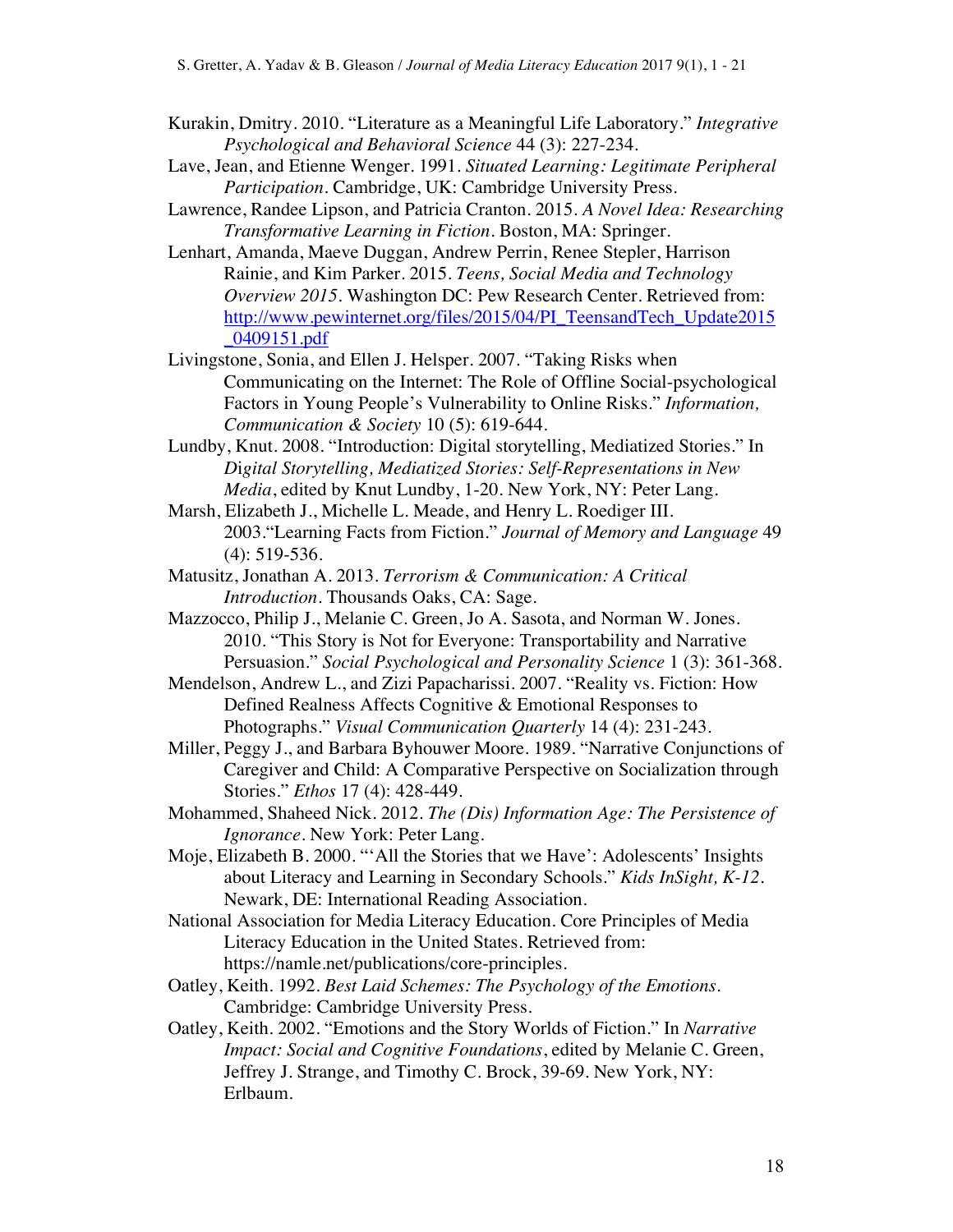- Ochs, Elinor, and Lisa Capps. 2009. *Living Narrative: Creating Lives in Everyday Storytelling*. Cambridge, MA: Harvard University Press.
- Opdahl, Keith M. 2002. *Emotion as Meaning: The Literary Case for How We Imagine*. Lewisburg: The Rosen Publishing Group.
- Paris, Django. 2010. "Texting Identities: Lessons for Classrooms from Multiethnic Youth Space." *English Education* 42 (3): 278-292.
- Park, Jungsik. 2006. Storytelling and Truthtelling: Discursive Practices of News Storytelling in Truman Capote, Norman Mailer, and John Hersey" (Doctoral dissertation, Texas A&M University).
- Payne, Kenneth. 2009. "Winning the Battle of Ideas: Propaganda, Ideology, and Terror." *Studies in Conflict & Terrorism* 32:109–128.
- Peck, Andrew. 2015. "Tall, Dark, and Loathsome: The Emergence of a Legend Cycle in the Digital Age." *Journal of American Folklore* 128 (509): 333- 348.
- Phillips, Barbara J., and Edward F. McQuarrie. 2010. "Narrative and Persuasion in Fashion Advertising." *Journal of Consumer Research* 37 (3): 368-392.
- Potter, W. James. 2004. *Theory of Media Literacy: A Cognitive Approach*. Thousand Oaks, CA: Sage.
- Prentice, Deborah A., Richard J. Gerrig, and Daniel S. Bailis. 1997. "What Readers Bring to the Processing of Fictional Texts." *Psychonomic Bulletin & Review* 4: 416-420.
- Reynolds, Helen. 2012. "Adolescent Vulnerability to Risk Online: The Role of Attachment and Peer Relationships." (Doctoral dissertation, University of London).
- Rideout, Vicky. 2015. *The Common Sense Census: Media Use by Tweens and Teens.* Common Sense Media Research. Retrieved from: https://www.commonsensemedia.org/research/the-common-sense-censusmedia-use-by-tweens-and-teens
- Rossiter, Marsha, and Penny A. Garcia. 2010. "Digital Storytelling: A New Player on the Narrative Field." *New Directions for Adult and Continuing Education* 126: 37-48.
- Ryan, Marie-Laure. 2011. "Narration in Various Media." In *The Living Handbook of Narratology*, edited by Peter Hühn et al. Hamburg: Hamburg University. Retrieved from:

http://www.lhn.unihamburg.de/article/narration-various-media

- Schaeffer, Jean-Marie. 2012. "Fictional vs. Factual Narration." In *The Living Handbook of Narratology*, edited by Peter Hühn et al. Hamburg: Hamburg University. Retrieved from: http://www.lhn.unihamburg.de/article/fictional-vs-factual-narration
- Stanford History Education Group. 2016. "Evaluating Information: The Cornerstone of Civic Online Reasoning," Retrieved from: https://sheg.stanford.edu/upload/V3LessonPlans/Executive%20Summary %2011.21.16.pdf
- Strange, Jeffrey J., and Cynthia C. Leung. 1999. "How Anecdotal Accounts in News and in Fiction can Influence Judgments of a Social Problem's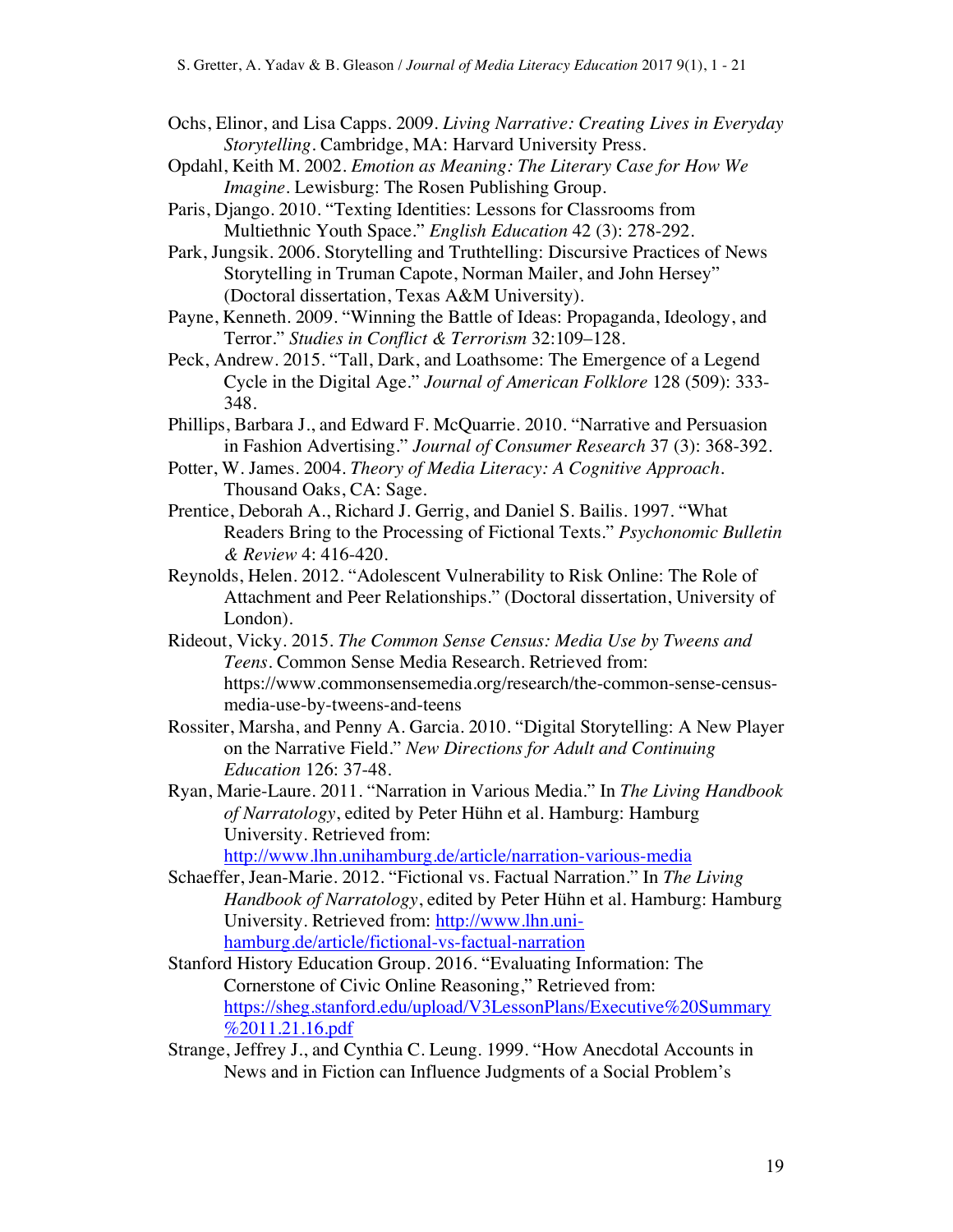Urgency, Causes, and Cures." *Personality and Social Psychology Bulletin* 25: 436–449.

- Thussu, Daya Kishan. 2008. *News as Entertainment: The Rise of Global Infotainment*. Thousand Oaks, CA: Sage.
- Tiede, Jennifer, Silke Grafe, and Renee Hobbs. 2015. "Pedagogical Media Competencies of Preservice Teachers in Germany and the United States: A Comparative Analysis of Theory and Practice." *Peabody Journal of Education* 90 (4): 533-545.
- Trammell, Aaron and Gilbert, Anne. 2014. "Extending Play to Critical Media Studies." *Games and Culture*, *9* (6): 391-405.
- Turner, Mark. 1998. *The Literary Mind.* New York: Oxford University Press.
- Tuten, Tracy L. 2008. *Advertising 2.0: Social Media Marketing in a Web 2.0 World: Social Media Marketing in a Web 2.0 World*. ABC-CLIO.
- Venhaus, J. 2010. "Why Youth Join Al-Qaeda." Report of the U.S. Institute of Peace. Retrieved from: www.usip.org
- Wallace, Kelly. 2014. "Slenderman Stabbing Case: When can Kids Understand Reality vs. Fantasy?" *CNN*. Retrieved from: http://www.cnn.com/2014/06/03/living/slenderman-stabbing-questionsfor-parents/
- Wang, Jing, and Bobby J. Calder. 2006. "Media Transportation and Advertising." *Journal of Consumer Research* 33 (2): 151-162.
- Weimann, Gabriel. 2008. "Online Terrorists Prey on the Vulnerable." *Yale Global Online* 5. Retrieved from: http://yaleglobal.yale.edu/content/onlineterrorists-prey-vulnerable
- Wheeler, Christian, Melanie C. Green, and Timothy C. Brock. 1999. "Fictional Narratives Change Beliefs: Replications of Prentice, Gerrig, & Bailis with mixed corroboration." *Psychonomic Bulletin and Review* 6 (1): 136-141.
- White, Claire M., Michaela Gummerum, and Yaniv Hanoch. 2015. "Adolescents' and Young Adults' Online Risk Taking: The Role of Gist and Verbatim Representations." *Risk Analysis* 35 (8): 1407-1422.
- Wilson, Carolyn, Alton Grizzle, Ramon Tuazon, Kwame Akyempong, and Chi Kim Cheung. 2013. *Media and Information Literacy Curriculum for Teachers*. UNESCO. Retrieved from: http://unesdoc.unesco.org/images/0019/001929/192971e.pdf
- Wyer Jr, Robert S., and Rashmi Adaval. 2004. "Pictures, Words, and Media Influence: The Interactive Effects of Verbal and Nonverbal Information on Memory and Judgments." In *The Psychology of Entertainment Media*, edited by Jessica Shrum, 137-159. Mahwah, NJ:Erlbaum.
- Yang, Jeff. 2014. "Between Two Ferns Boosts Traffic to Obamacare Website–But Will it Last?" *Wall Street Journal,* March 12. Retrieved from: http://blogs.wsj.com/speakeasy/2014/03/12/between-two-ferns- booststraffic-to-obamacare-website-but-will-it-last/